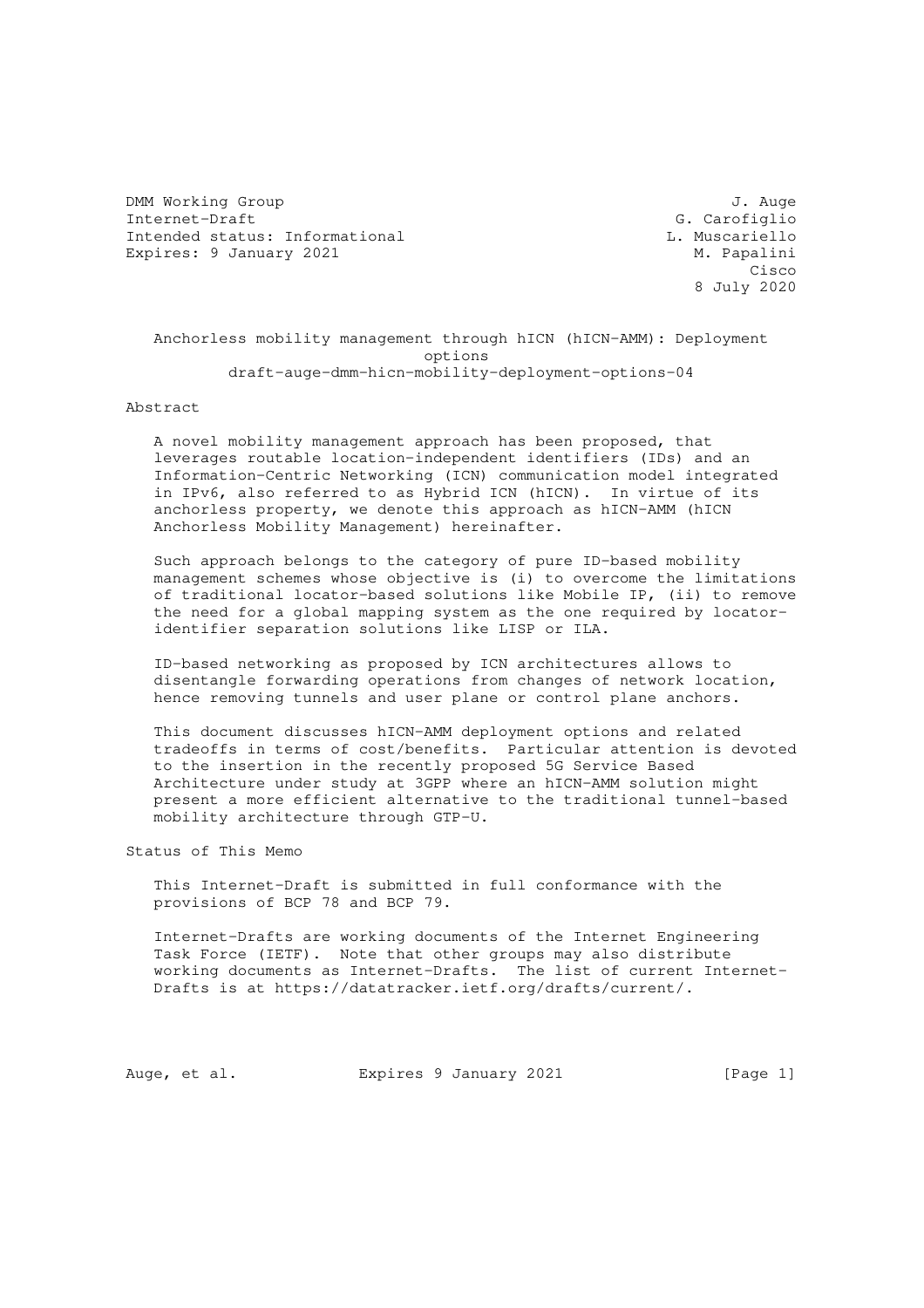Internet-Drafts are draft documents valid for a maximum of six months and may be updated, replaced, or obsoleted by other documents at any time. It is inappropriate to use Internet-Drafts as reference material or to cite them other than as "work in progress."

This Internet-Draft will expire on 9 January 2021.

Copyright Notice

 Copyright (c) 2020 IETF Trust and the persons identified as the document authors. All rights reserved.

 This document is subject to BCP 78 and the IETF Trust's Legal Provisions Relating to IETF Documents (https://trustee.ietf.org/ license-info) in effect on the date of publication of this document. Please review these documents carefully, as they describe your rights and restrictions with respect to this document. Code Components extracted from this document must include Simplified BSD License text as described in Section 4.e of the Trust Legal Provisions and are provided without warranty as described in the Simplified BSD License.

#### Table of Contents

| $1$ . | Introduction<br>$\frac{1}{2}$ , $\frac{1}{2}$ , $\frac{1}{2}$ , $\frac{1}{2}$ , $\frac{1}{2}$ , $\frac{1}{2}$ , $\frac{1}{2}$ , $\frac{1}{2}$                                                                                                                                                                                                                                                                                                                    | 3              |
|-------|------------------------------------------------------------------------------------------------------------------------------------------------------------------------------------------------------------------------------------------------------------------------------------------------------------------------------------------------------------------------------------------------------------------------------------------------------------------|----------------|
| 2.    | Overview of a mobile access network and the 5G                                                                                                                                                                                                                                                                                                                                                                                                                   |                |
|       |                                                                                                                                                                                                                                                                                                                                                                                                                                                                  | $\overline{4}$ |
|       | 3. Transparent integration (option #1)                                                                                                                                                                                                                                                                                                                                                                                                                           | 6              |
| 3.1.  | MEC deployment (option #1a)                                                                                                                                                                                                                                                                                                                                                                                                                                      | 7              |
| 3.2.  | hICN deployment as a UPF (option $#1b$ )                                                                                                                                                                                                                                                                                                                                                                                                                         | 10             |
| 3.3.  |                                                                                                                                                                                                                                                                                                                                                                                                                                                                  | 11             |
|       | 4. "Integrated" approaches: data-plane alternatives to GTP-U                                                                                                                                                                                                                                                                                                                                                                                                     |                |
|       | (option #2) $\cdots$ $\cdots$ $\cdots$ $\cdots$ $\cdots$ $\cdots$ $\cdots$ $\cdots$ $\cdots$ $\cdots$                                                                                                                                                                                                                                                                                                                                                            | 11             |
| 4.1.  | hICN insertion at N9 interface only (option #2a) $\ldots$ .                                                                                                                                                                                                                                                                                                                                                                                                      | 12             |
|       | 4.2. hICN deployment at both N9 and N3 interfaces (option                                                                                                                                                                                                                                                                                                                                                                                                        |                |
|       |                                                                                                                                                                                                                                                                                                                                                                                                                                                                  | 14             |
| 4.3.  | Control plane considerations                                                                                                                                                                                                                                                                                                                                                                                                                                     | 16             |
|       |                                                                                                                                                                                                                                                                                                                                                                                                                                                                  | 16             |
|       |                                                                                                                                                                                                                                                                                                                                                                                                                                                                  | 16             |
|       | 5.2. End-to-end deployment                                                                                                                                                                                                                                                                                                                                                                                                                                       | 17             |
|       | 5.3. Network-contained deployment                                                                                                                                                                                                                                                                                                                                                                                                                                | 17             |
|       | 5.4. Alternative data planes: joint hICN/SRv6 deployment                                                                                                                                                                                                                                                                                                                                                                                                         | 18             |
|       |                                                                                                                                                                                                                                                                                                                                                                                                                                                                  | 18             |
| 7.    |                                                                                                                                                                                                                                                                                                                                                                                                                                                                  | 20             |
| 7.1.  | Normative References                                                                                                                                                                                                                                                                                                                                                                                                                                             | 20             |
| 7.2.  | Informative References                                                                                                                                                                                                                                                                                                                                                                                                                                           | 20             |
|       | Authors' Addresses<br>$\mathbf{L}^{\mathbf{u}}\left(\mathbf{u}^{\mathbf{v}}\right) = \mathbf{L}^{\mathbf{u}}\left(\mathbf{u}^{\mathbf{v}}\right) = \mathbf{L}^{\mathbf{u}}\left(\mathbf{u}^{\mathbf{v}}\right) = \mathbf{L}^{\mathbf{u}}\left(\mathbf{u}^{\mathbf{v}}\right) = \mathbf{L}^{\mathbf{u}}\left(\mathbf{u}^{\mathbf{v}}\right) = \mathbf{L}^{\mathbf{u}}\left(\mathbf{u}^{\mathbf{v}}\right) = \mathbf{L}^{\mathbf{u}}\left(\mathbf{u}^{\mathbf{v}}$ | 21             |

Auge, et al. Expires 9 January 2021 [Page 2]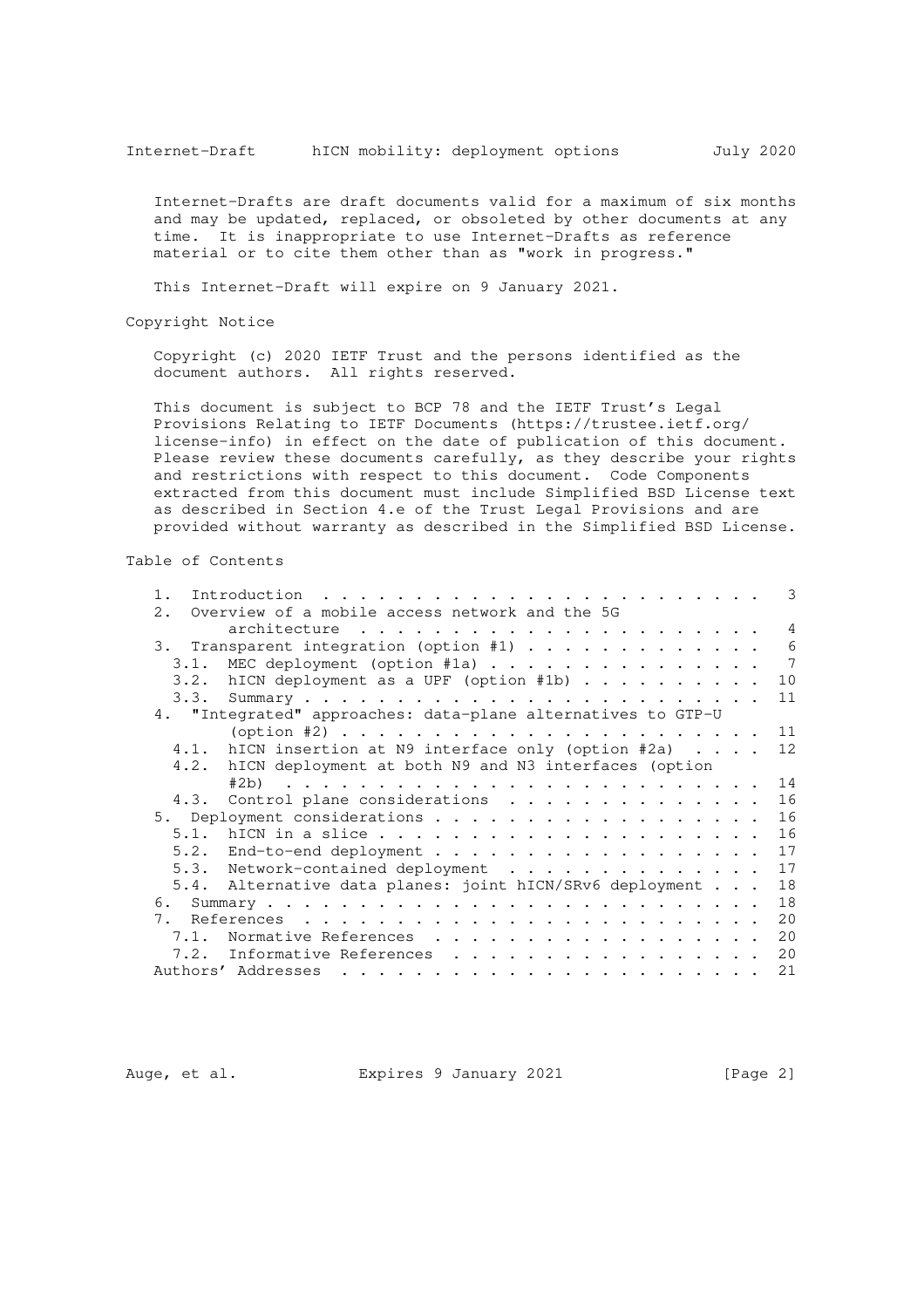# 1. Introduction

 The steady increase in mobile traffic observed in the recent years has come with a growing expectation from next generation 5G networks of a seamless latency-minimal service experience over multiple heterogeneous access networks. Motivated by stringent next generation applications requirements and by the convergence of diverse wireless radio accesses, 5G standardization bodies have encouraged re-consideration of the existing Mobile IP and GTP-based architecture aiming at a simplified and sustainable mobility solution.

 Specifically, enhanced user plane solutions are currently investigated where GTP-U tunnels would be replaced by more flexible and dynamic forwarding schemes tailored to application needs and enabling novel use cases such as caching/computing at the edge (MEC/ FOG), coordinated use of multiple network accesses in parallel, etc.

 It is commonly accepted that the inefficiencies of tunnels in terms of state and network overhead, as well as the presence of anchors in the data plane are a direct consequence of using locators as identifiers of mobile nodes/services. This has motivated the introduction of a class of approaches distinguishing locators and identifiers, known as Loc/ID split, and more recently of pure ID based approaches inspired from name-based Information-Centric Networking (ICN) architectures.

 The focus of this document is on the latter category of solutions and more precisely on the hICN-AMM proposal in [I-D.auge-dmm-hicn-mobility], that aims at a simplified anchorless mobility management through Hybrid ICN (hICN), a fully-fledged ICN architecture in IPv6 [I-D.muscariello-intarea-hicn].

 hICN-AMM benefits result both from the flexibility of pure ID-based mobility solutions, that completely decouple data delivery from underlying network connectivity, and from the native mobility support of ICN architectures.

 Forwarding operations are performed directly based on location independent IDs stored in routers' FIBs and no mapping of ID into locators is required. In this way, purely ID-based architectures remove the need to maintain a global mapping system at scale, and its intrinsic management complexity.

Additional benefits brought by ICN communication model include:

 \* the flexibility of multi-source/multi-path connectionless pull based transport. An example is the native support for consumer

Auge, et al. Expires 9 January 2021 [Page 3]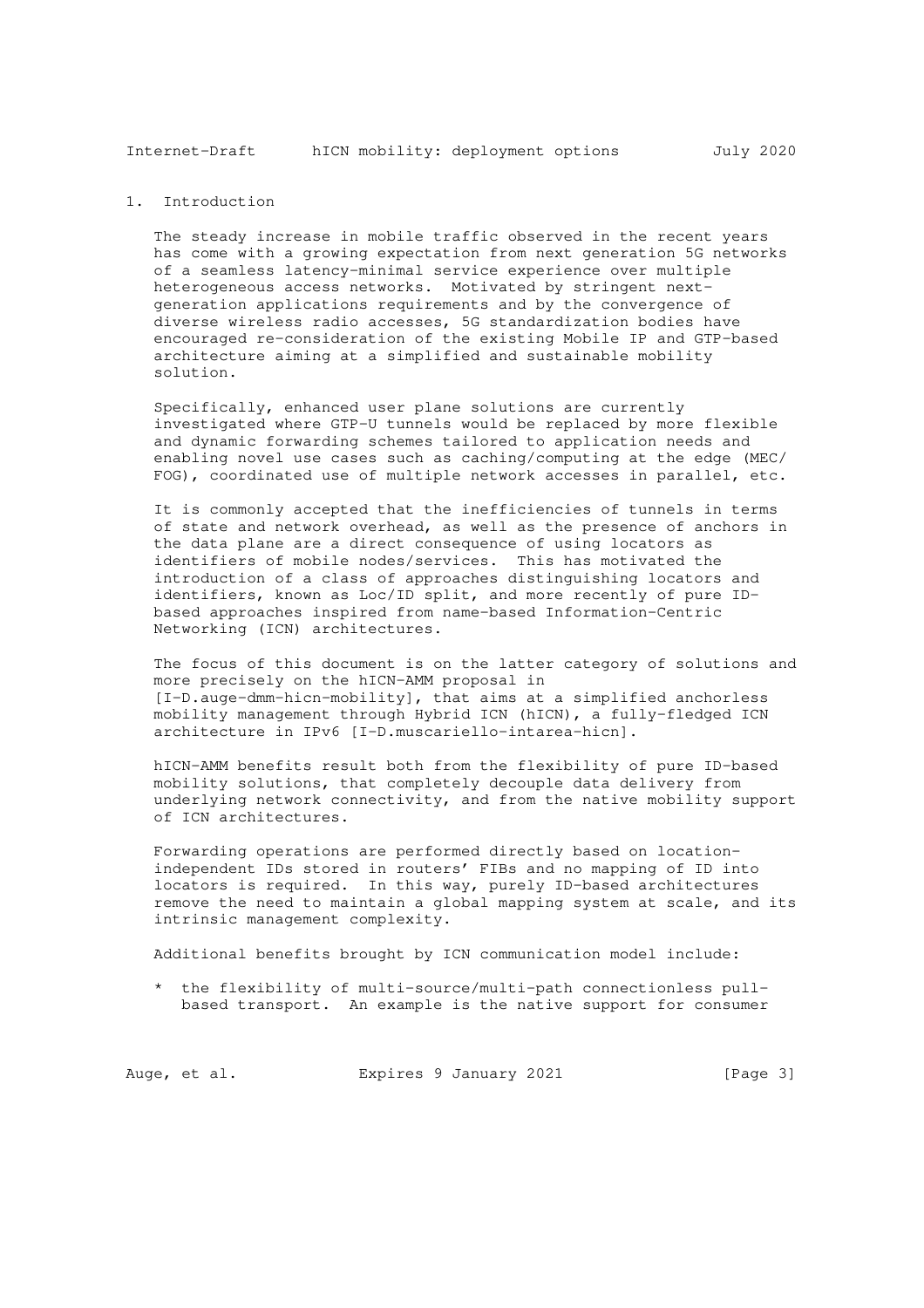mobility, i.e. the transparent emission of data requests over multiple and varying available network interfaces during node mobility;

 \* the opportunity to define fine-grained per-application forwarding and security policies.

 An overview of ICN principles and advantages for a simplified mobility management resulting from name-based forwarding can be found in [RFC7476], while a detailed description of the proposal is presented in [I-D.auge-dmm-hicn-mobility].

 In this document, we discuss the integration of hICN-AMM proposal within an existing mobile network architecture and analyze the resulting tradeoffs in terms of cost/benefits. The 3GPP 5G architecture is used here as a reference as the envisaged target for hICN-AMM insertion.

 After a short overview of 5G architecture, we first discuss hICN-AMM insertion with no modification to the existing 3GPP architecture. We then consider the additional benefits emerging from a tighter integration involving optimization of data plane interfaces. Finally, we consider the impact of different degrees of hICN penetration, ranging from end-to-end to fully network-contained deployments.

2. Overview of a mobile access network and the 5G architecture

 Figure 1 schematizes a typical mobile network composed of edge, backhaul and core network segments. In the rest of this document, we assume an IPv6-based network.



Auge, et al. Expires 9 January 2021 [Page 4]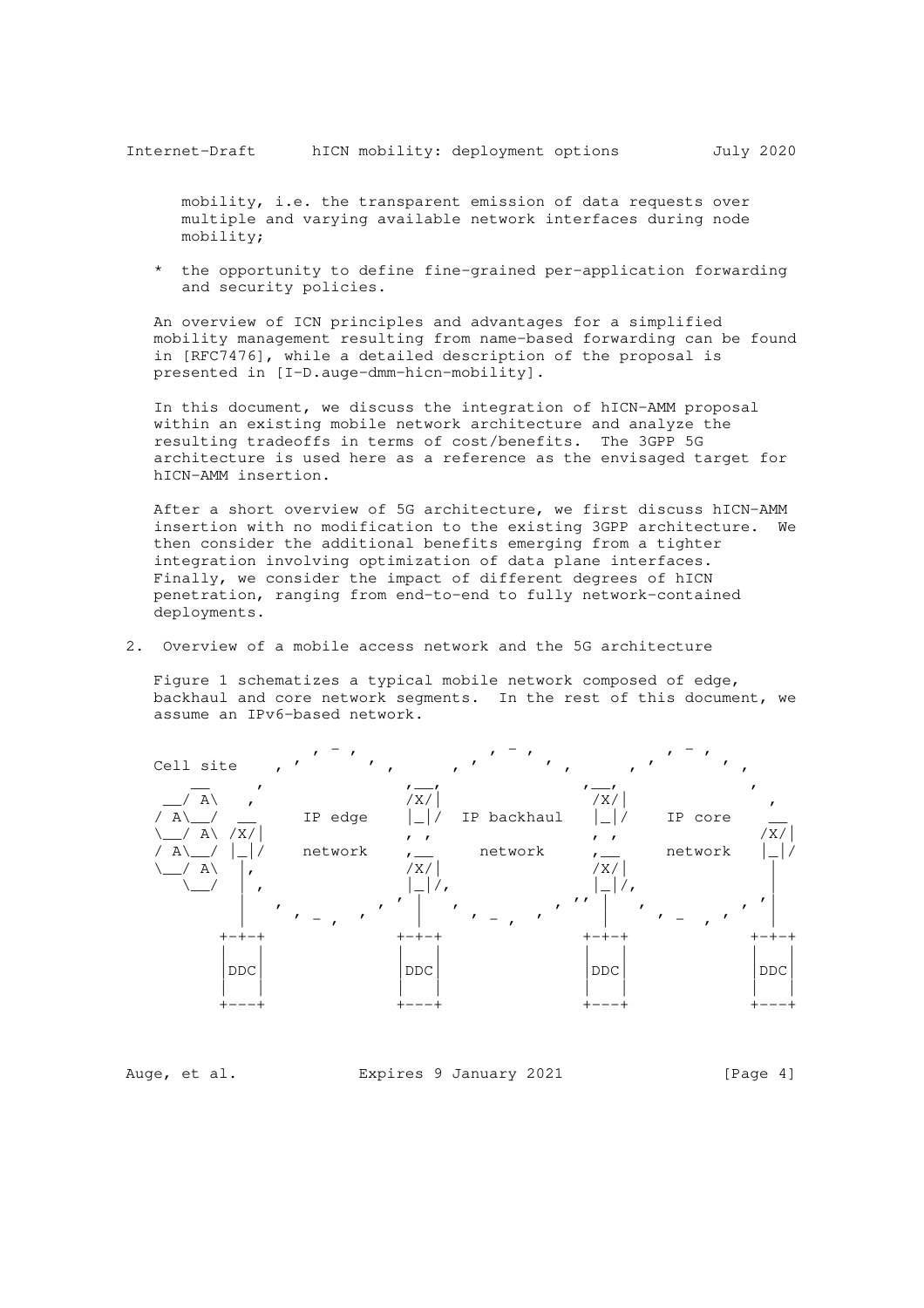Figure 1: Overview of a typical mobile network architecture

 With the adoption of virtualization and softwarization technologies, services are increasingly hosted in Distributed Data Centers (DDC) deployed at the network edge (Mobile Edge Computing, MEC).

 5G network has been designed around such evolved Service Based Architecture (SBA) [TS.23.501-3GPP], exploiting SDN and NFV capabilities. It consists in a set of modular functions with separation of user and control planes. Figure 2 gives the traditional representation of this architecture (as of Release 15) in its service-based representation.



Service Based Interfaces

#### Figure 2: 5G reference architecture

 The mobility management subsystem corresponds to the bottom part of the picture and distinguishes user and control planes.

 \* the \*user plane\* (UP) represents the path followed by user traffic, between the mobile node or User Equipment (UE), and the Data Network (DN) corresponding to the egress point interfacing the ISP network and the Internet. The UP consists of the Radio Access Network (RAN), terminated by the gNB function, and of a series of User Plane Functions (UPFs) which are generic functions to transport/ process the traffic up to the egress point. In particular, UPFs serve as Layer 2 and Layer 3 anchors respectively in the RAN, and at the interface with the DN (to advertise IP prefixes). The interfaces between gNB and UPF (N3), and in-

Auge, et al. Expires 9 January 2021 [Page 5]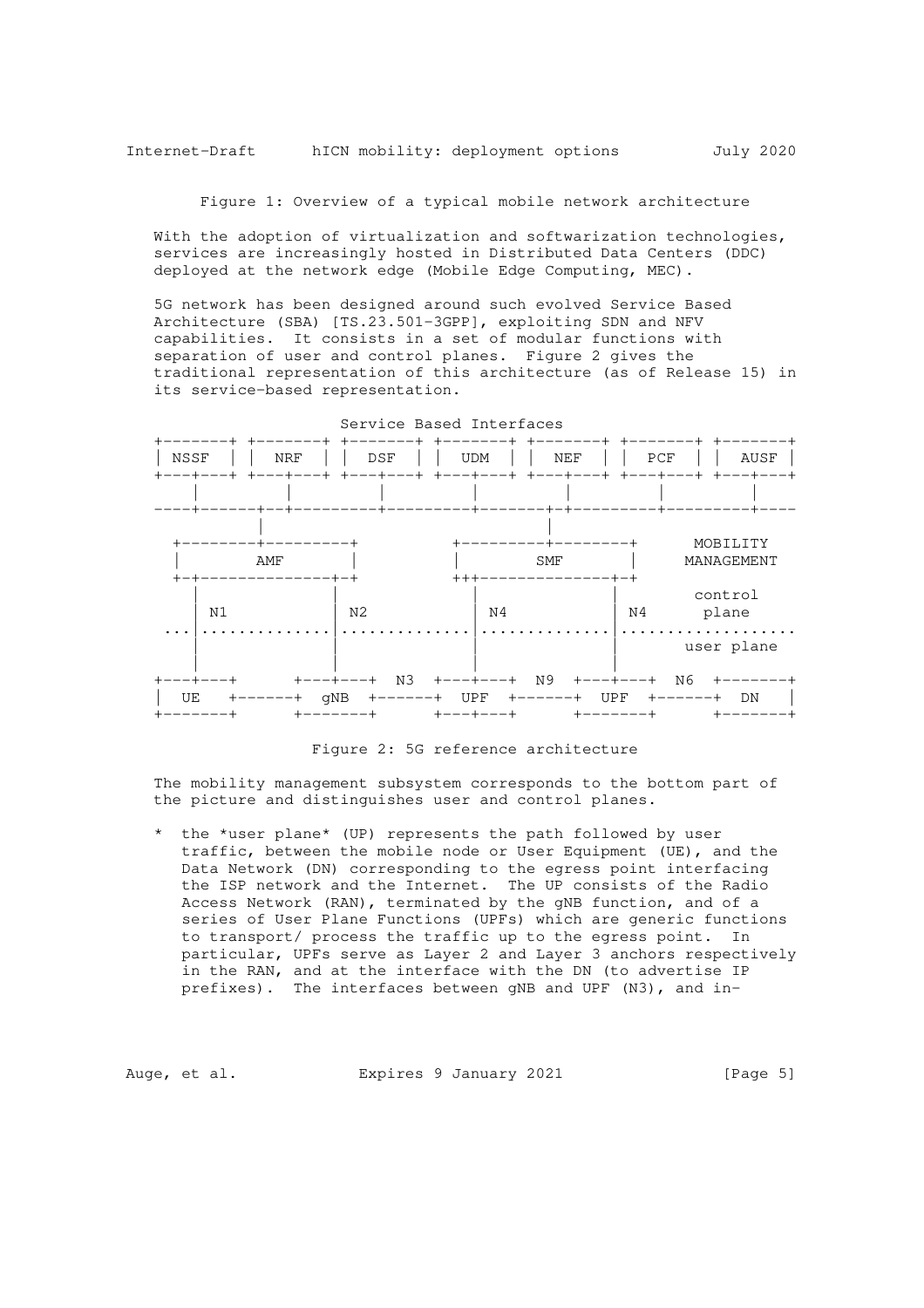between UPFs (N9) are those where GTP tunnels are currently established, and where there are opportunities for optimization.

 \* the principal \*control plane\* functions are the Access Management Function (AMF) which is responsible for the radio access, and the Session Management Function (SMF) which is taking care of the sessions established between a UE and a DN.

 The resulting protocol stack between user plane components is represented in Figure 3. It illustrates the encapsulation overhead of this solution at the various UPFs, and well as tunnel inefficiencies due to the transport of all mobile traffic up to the anchor in the core (N6), the latter preventing convergence with non- 3GPP network accesses.

| UE                 |                    | $5G-AN$          | N3                       |            | UPF              |                          | N <sub>9</sub> | <b>UPF</b> | N6 |
|--------------------|--------------------|------------------|--------------------------|------------|------------------|--------------------------|----------------|------------|----|
| App.               |                    |                  |                          |            |                  |                          |                |            |    |
| IP PDU             |                    |                  |                          |            |                  |                          |                | IP PDU     |    |
|                    |                    | relay<br>$GTP-U$ |                          | $GTP-U$    | relay<br>$GTP-U$ |                          |                | $GTP-U$    |    |
| 5G<br>AN           | 5G<br>AN           | <b>UDP</b>       | $\overline{\phantom{m}}$ | <b>UDP</b> | <b>UDP</b>       | $\overline{\phantom{m}}$ |                | <b>UDP</b> |    |
| protocol<br>layers | protocol<br>layers | IP               |                          | ΙP         | IP               | $\overline{\phantom{0}}$ |                | IP         |    |
|                    |                    | L <sub>2</sub>   | $\overline{\phantom{m}}$ | L2         | L <sub>2</sub>   | $\overline{\phantom{a}}$ |                | L2         |    |
|                    |                    | L1               | $\overline{\phantom{m}}$ | L1         | L1               | $\overline{\phantom{a}}$ |                | L1         |    |
|                    |                    |                  |                          |            |                  |                          |                |            |    |

### Figure 3: 5G protocol stack

## 3. Transparent integration (option #1)

 This section discusses the insertion of hICN-AMM in an unmodified 3GPP 5G reference architecture, where GTP tunnels are preserved. As previously stated, maintaining GTP tunnels does not allow to overcome limitations of anchor-based approaches. However, a transparent integration of hICN-AMM limits to the minimum deployment costs and already brings advantages over the baseline architecture. We consider two cases: a) hICN-AMM deployment within Mobile Edge Computing (MEC) platforms, exploiting the local breakout capabilities

Auge, et al. Expires 9 January 2021 [Page 6]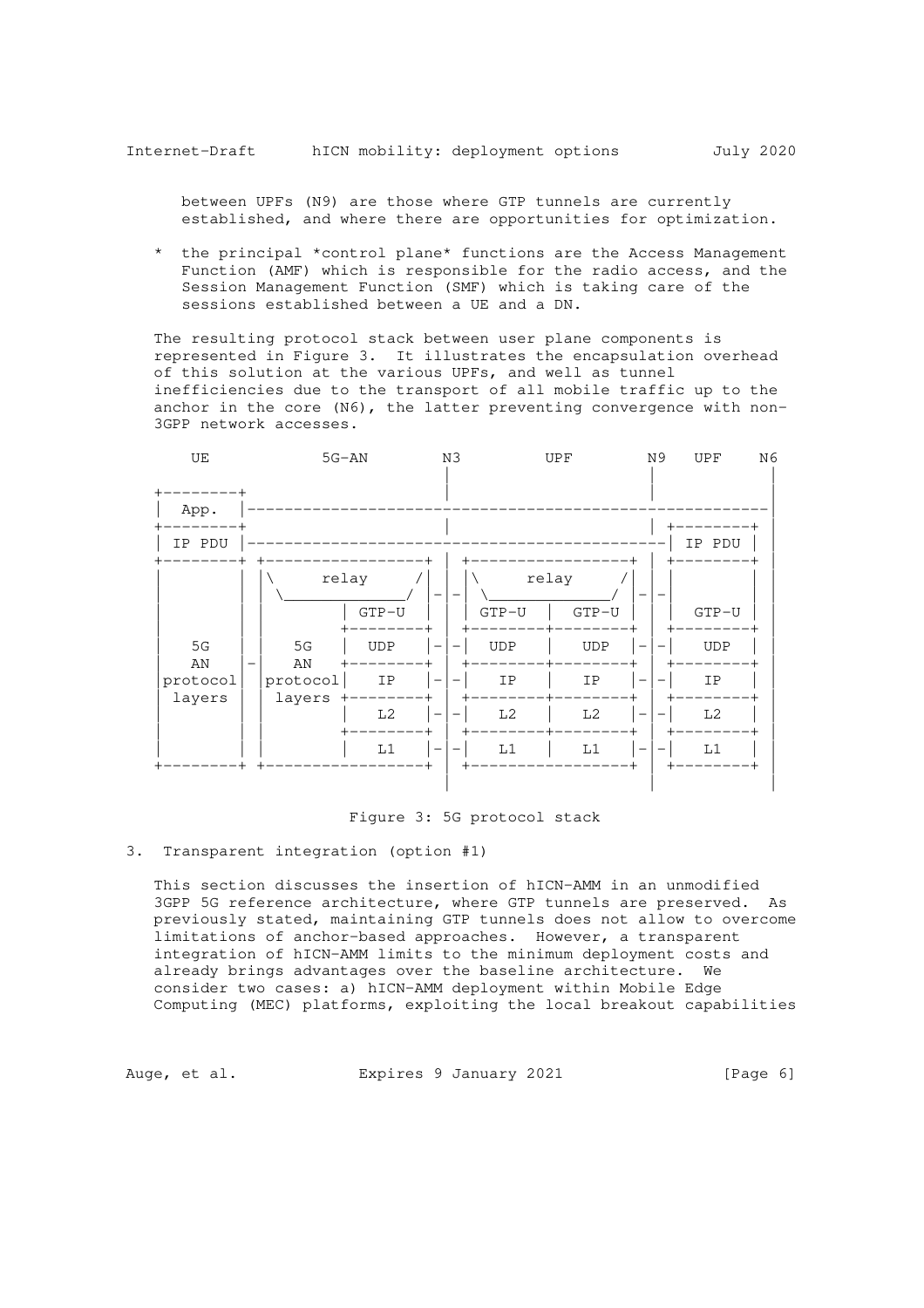of 5G networks, b) hICN-AMM deployment as User Plane Function (UPF) inside mobile user plane.

3.1. MEC deployment (option #1a)

 Option #1a refers to the deployment of an hICN forwarder within Mobile Edge Computing platforms. It relies on the local breakout capability introduced in 5G, i.e. a specific UPF denoted UL/CL (uplink classifier) that locally diverts specific flows to an alternative DN, filtering packets based for instance on information carried in packet headers.

 In the hICN-AMM case, this function is used to realize the hICN punting function described in [I-D.muscariello-intarea-hicn], i.e. to identify hICN traffic (Interest and Data packets) and forward it to the local MEC hICN instance.

 The MEC deployment is illustrated in Figure 4. It is worth noticing that option #1a shares similarities with the deployment approach for ID/Loc solutions proposed in [I-D.homma-dmm-5gs-id-loc-coexistence].



Figure 4: hICN insertion in MEC

 Although it preserves tunnels and anchor points, option #1a permits an early termination of tunnels and the distribution of hICN capabilities close to the edge like in path caching and rate/loss/ congestion control which may be leveraged for efficient low-latency content distribution, especially in presence of consumer mobility. Let us analyze more in details such advantages.

Auge, et al. Expires 9 January 2021 [Page 7]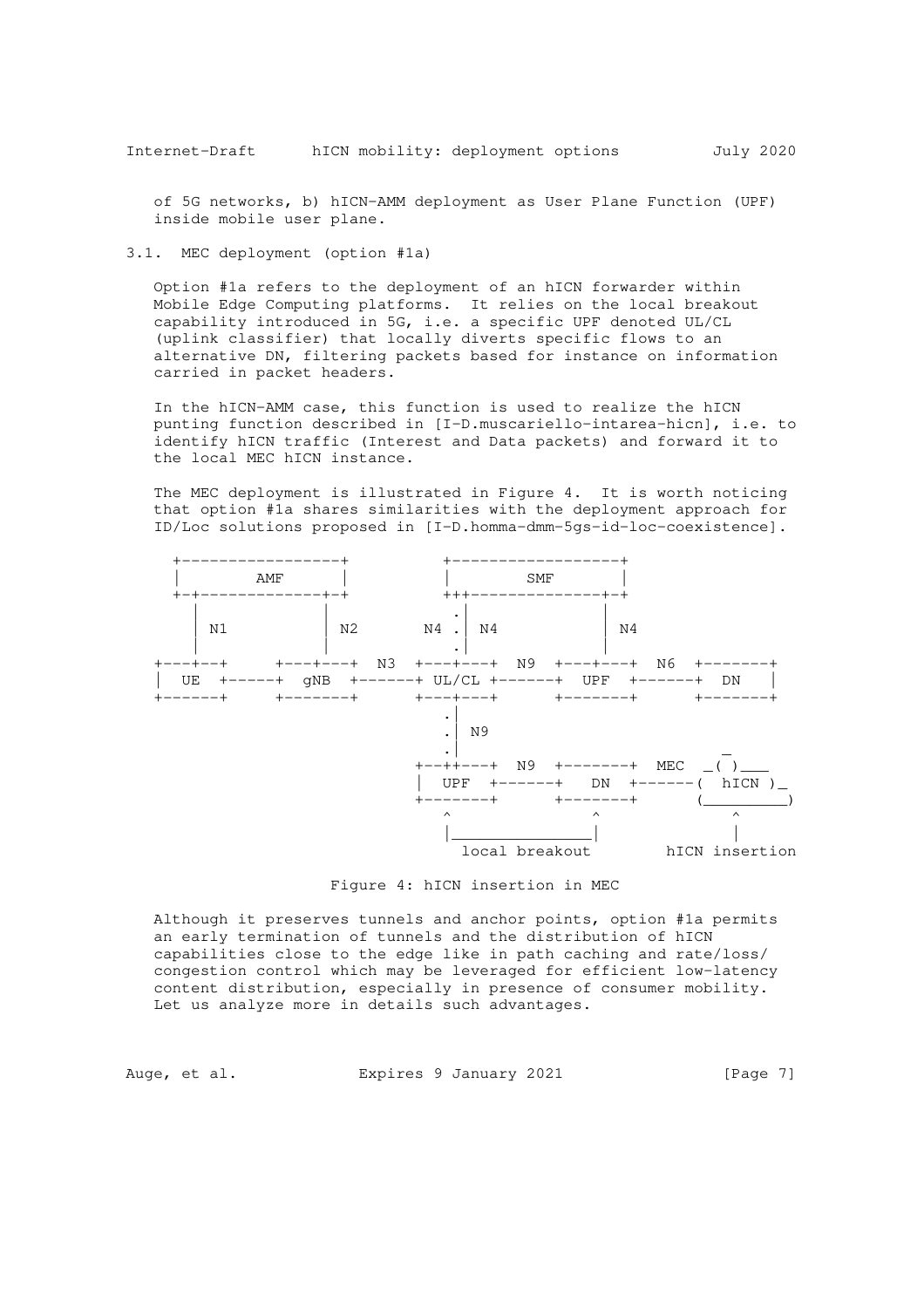\*Pro: Benefits of edge caching\*

 The ability for the UE to communicate with an endpoint close to the access is a pre-requisite of latency-sensitive and interactive applications such as AR/VR. Option #1a avoids forwarding of high throughput traffic into the core, when it can be terminated locally at MEC.

 hICN ability to take dynamic hop-by-hop forwarding decisions facilitates edge/core traffic load-balancing. In addition, the pull based transport model enables request aggregation removing traffic redundancy and facilitates the use of dynamically discovered sources. This is the case of requests directly satisfied from locally buffered temporary copies. In this way, hICN implicitly realizes opportunistic multicast distribution of popular content with benefits for improved users' QoE for services such as VoD or live streaming as well as reduced traffic cost by offloading the mobile core.

We remark that for caching of data or of requests to be effective, a sufficient level of aggregation is required: one can thus expect hICN instances to be useful in the backhaul and core locations (with an eventual hierarchy of caches), while low-latency applications will benefit from deployments close to the cell site.

\*Pro: Consumer mobility improvements\*

 Consumer mobility is natively supported in ICN. It is sufficient for a mobile UE to keep sending interests as soon as it connects to a new network interface. The combined use of identifiers and of a pull model in hICN-AMM allows for seamless mobility across heterogeneous wired and wireless networks, as well as their simultaneous use for multi-homing and bandwidth aggregation.

 Figure 5 illustrates a mobility scenario considering a 3GPP access and a non-3GPP WiFi access tunneled to a N3 Inter-networking Function (N3IWF) offering a N3 interface for connection to the first UPF. In this setting, both wireless accesses are assumed to be connected through the same backhaul link, and thus to converge into the same first UPF.

 Placing an hICN instance at the aggregation of the two accesses would be beneficial both in terms of mobility and of local loss recovery, as a lost packet would be fast retransmitted directly from local hICN instance.

Auge, et al. Expires 9 January 2021 [Page 8]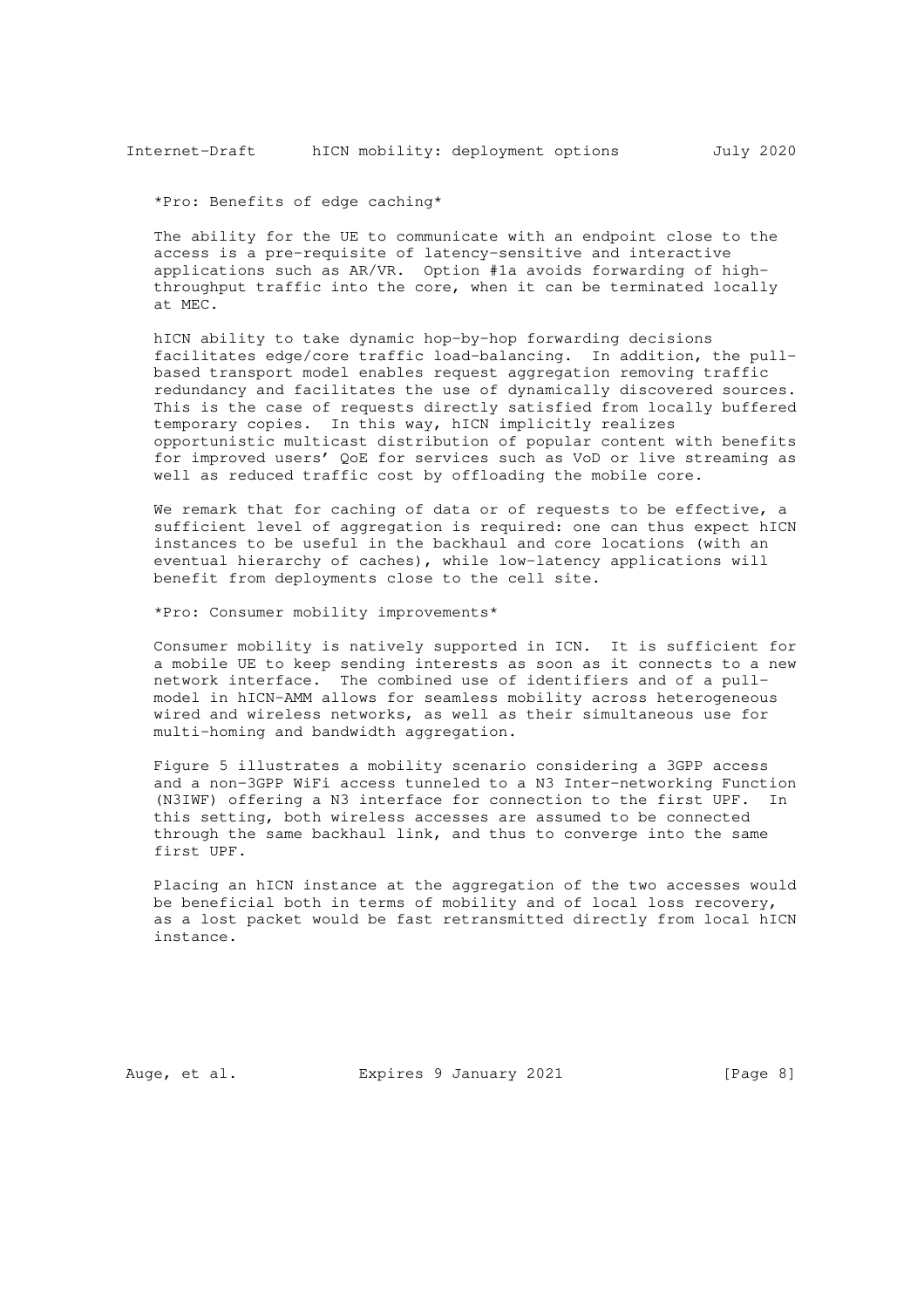

 Figure 5: Example of a UE connection to two local radio accesses \*Pro: Multihoming and multi-source communications\*

 A specific feature of hICN transport is to control the use of multiple path/sources of content at the same time, for instance caches located at the edge of different fixed/mobile network accesses. The consumer is able to use both network accesses in parallel adapting load-balancing on a per-packet granularity, based on network conditions in order to exploit the full aggregated bandwidth and/or to compensate variations induced by UE mobility or by random fluctuations of individual radio channel conditions.

 Figure 6 presents the case of a mobile consumer fetching data simultaneously from two distinct sources, for instance local caches behind each radio access.

| tunnelled non-3GPP radio                                                                 |                                                                |  |  |
|------------------------------------------------------------------------------------------|----------------------------------------------------------------|--|--|
| (eg. WiFi)        +-------+ N3        +-------+ N9        +-------+ N6        +--------+ |                                                                |  |  |
|                                                                                          | +---+ N3IWF +----  UL/CL +----+ UPF +----+ DN +----+ hICN      |  |  |
|                                                                                          | _/      +-------+      +-------+      +-------+      +-------+ |  |  |
|                                                                                          |                                                                |  |  |
|                                                                                          |                                                                |  |  |
| UE          +--+ gNB          +----+ UL/CL          +----+ DPF          +-----+ HICN     |                                                                |  |  |
|                                                                                          |                                                                |  |  |

Figure 6: Multi-source communication with hICN

\*Con: Remaining IP anchors hinder producer mobility\*

 hICN-AMM MEC deployments are not suitable for handling producer mobility effectively due to the presence of an anchor node in the core at the N6 interface which traffic has to pass through. An alternative would be to put in place dedicated control mechanisms to update routers FIB following mobility events, but such coordination between hICN forwarders would involve interaction with SMF.

\*Con: Loss of 3GPP control plane\*

Auge, et al. Expires 9 January 2021 [Page 9]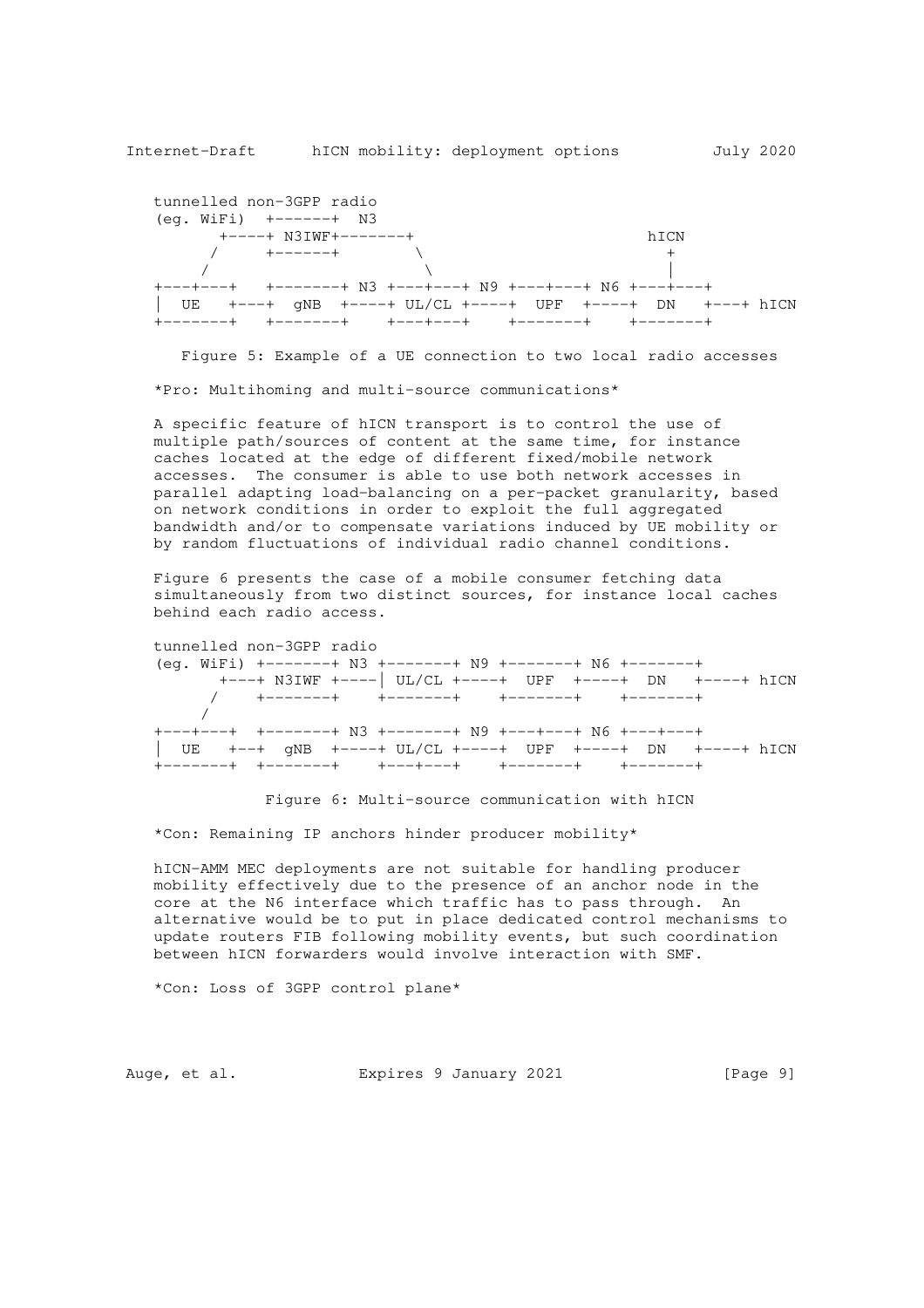More generally, traffic in between forwarders in the MEC will be out of reach for the mobile core. At the time of this writing, MEC interfaces are not well standardized; slicing and QoS functions will only be available up to the breakout point.

### 3.2. hICN deployment as a UPF (option #1b)

 The design of hICN makes it a good candidate for being deployed as a UPF in NFV environments, for instance within a container (see Figure 7. This solution has the advantage of preserving the interface with the 3GPP control plane, including support for slicing or QoS.



Figure 7

#### \*Improved traffic engineering\*

 On-path deployments of hICN-AMM, as early as at the first UPF, bring additional advantages in terms of opportunities to optimize traffic engineering, including multipath and load balancing support.

 As an example, one may consider hICN deployment at the PDU Session Anchor, with dynamic congestion-aware and per-application control of multiple downstream paths to the edge.

\*Network-assisted transport\*

 hICN ability to provide in-network assistance for rate/loss/ congestion control is an additional advantage, e.g. to support rate adaptation in the case of dynamic adaptive streaming, or to improve reliability of WiFi communications via local wireless detection and recovery [WLDR].

We illustrate the latter case in Figure 8, where an hICN UPF is deployed as the first UPF following the WiFi access. hICN UPF can

Auge, et al. Expires 9 January 2021 [Page 10]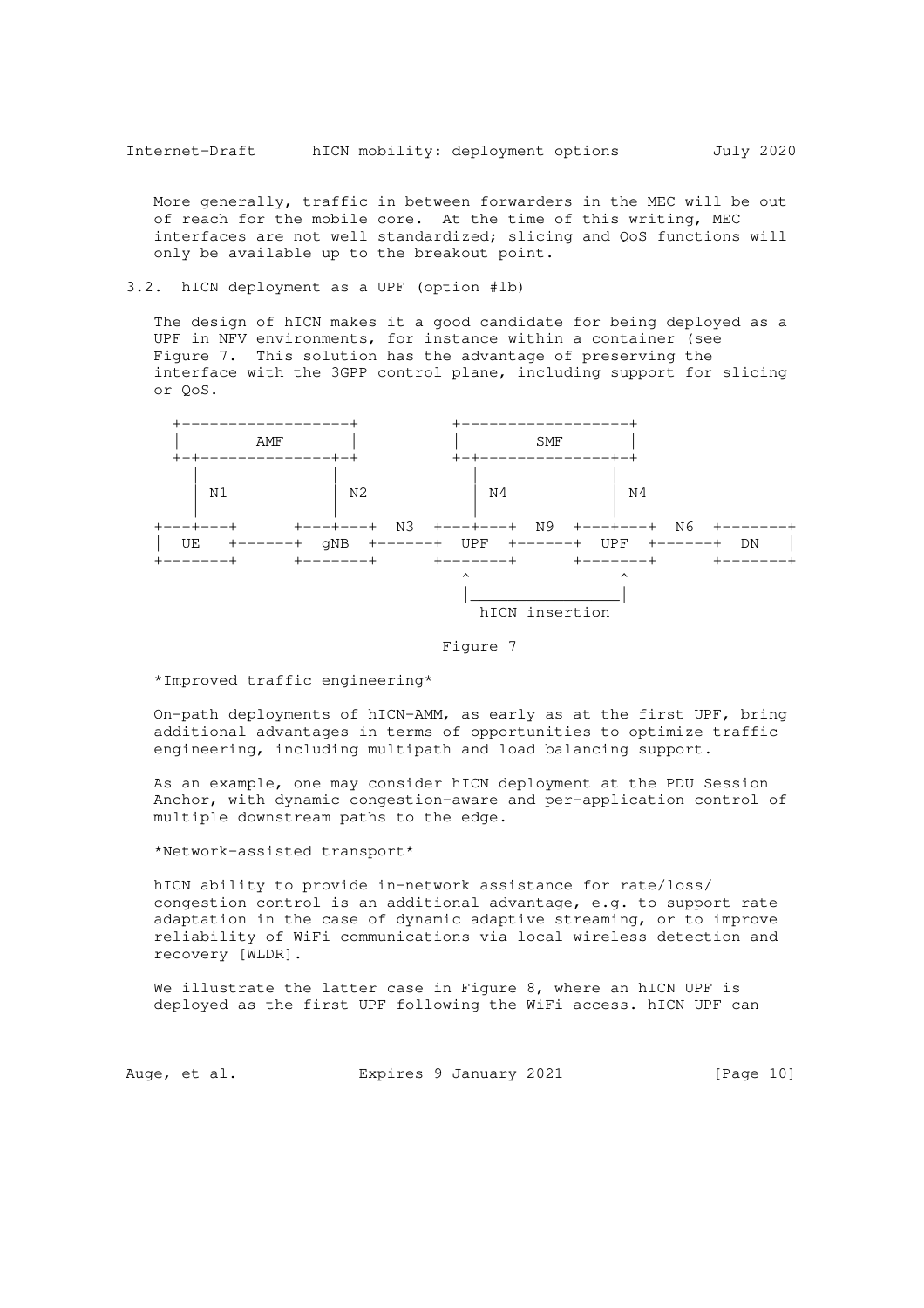exploit network buffers to realize loss detection and recovery of the packet transiting on the unreliable radio access, thus offering superior performance for WiFi traffic with respect to a traditional end-to-end recovery approach. Such feature could be fundamental for low-latency reliable services.



Figure 8: In-network loss detection and recovery with hICN

\*Producer mobility\*

 Option #1b is appropriate for handling producer mobility; however, it would be supported through traditional DMM approaches for identifier based mobility.

3.3. Summary

 This section has reviewed various insertion strategies for hICN, including overlay deployments using local breakout to hICN instances situated in MEC, or hICN forwarders deployed within an UPF. While those approaches have the merit of allowing an easy or early integration of hICN and exploiting some of its benefits, they do not fully exploit purely ID-based capabilities nor the dynamic hICN forwarding.

4. "Integrated" approaches: data-plane alternatives to GTP-U (option #2)

 The section describes more integrated hICN-AMM/3GPP 5G approaches leveraging hICN capabilities in the mobile backhaul network in alternative to GTP-U tunnels over N9 (and possibly N3) interface(s), as shown in Figure 2 and Figure 3.

 It is proposed to replace GTP tunnels at N9 and optionally at N3 interfaces by an hICN-enabled data plane operating on location independent identifiers advertised by the routing protocol and whose forwarding information is stored/updated in routers' FIBs according to the hICN-AMM approach.

Auge, et al. Expires 9 January 2021 [Page 11]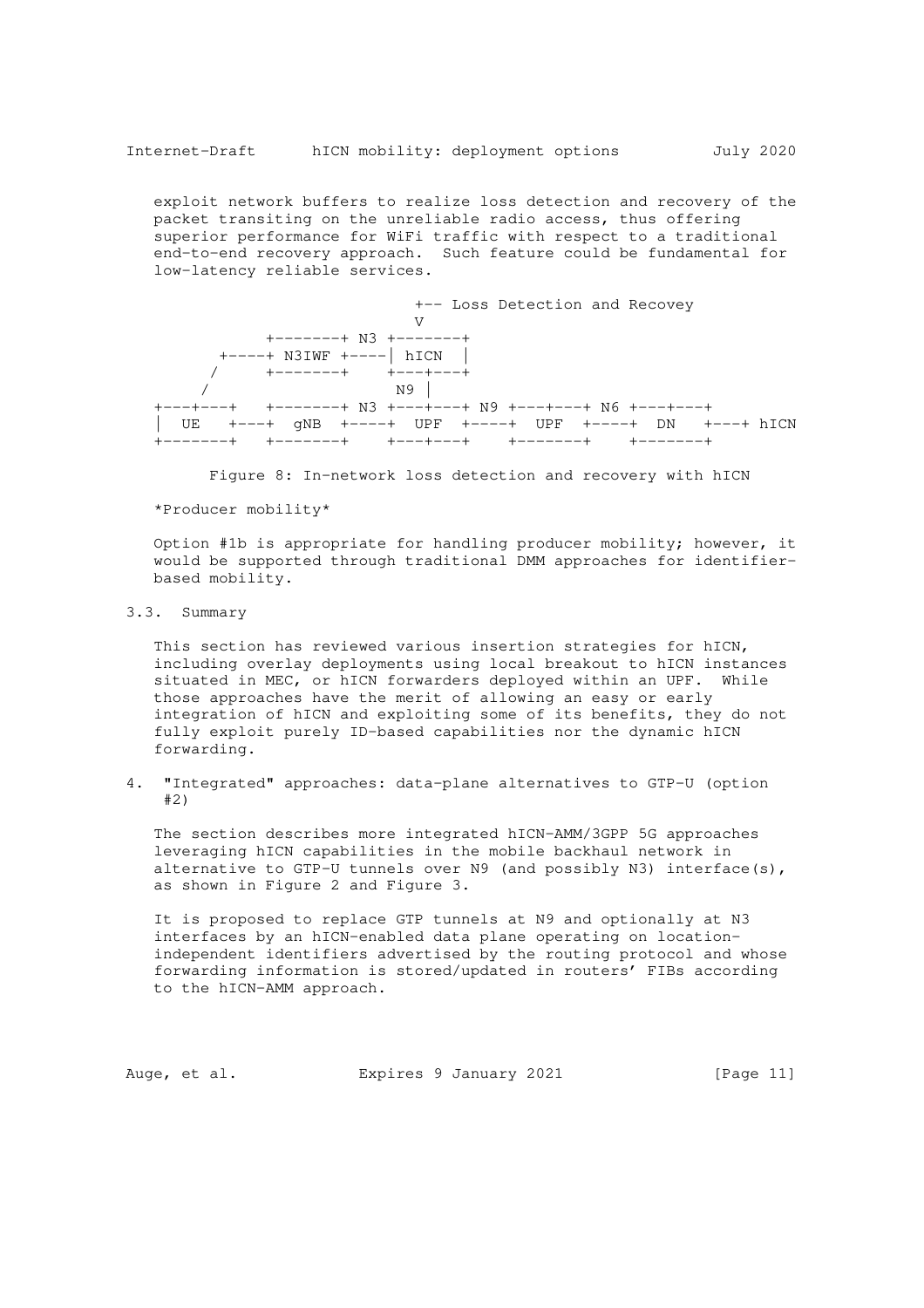We remind that an hICN data plane does not require the presence of a mapping system nor the enablement of all routers, since hICN traffic is transparently forwarded by regular hICN-unaware IP routers.

4.1. hICN insertion at N9 interface only (option #2a)

 Option #2a answers the question of the ongoing 3GPP study of alternative technologies for the N9 interface [TR.29.892-3GPP]. with no impact on gNB as illustrated in Figure 9. The corresponding protocol layering is shown in Figure 10 where we assume hICN enablement of the end-points (an alternative in-network hICN enablement via proxies is possible but not considered by this document). In the protocol layer, hICN is associated to IPv6 PDU layer, transported over N9 directly over L2.





Auge, et al. Expires 9 January 2021 [Page 12]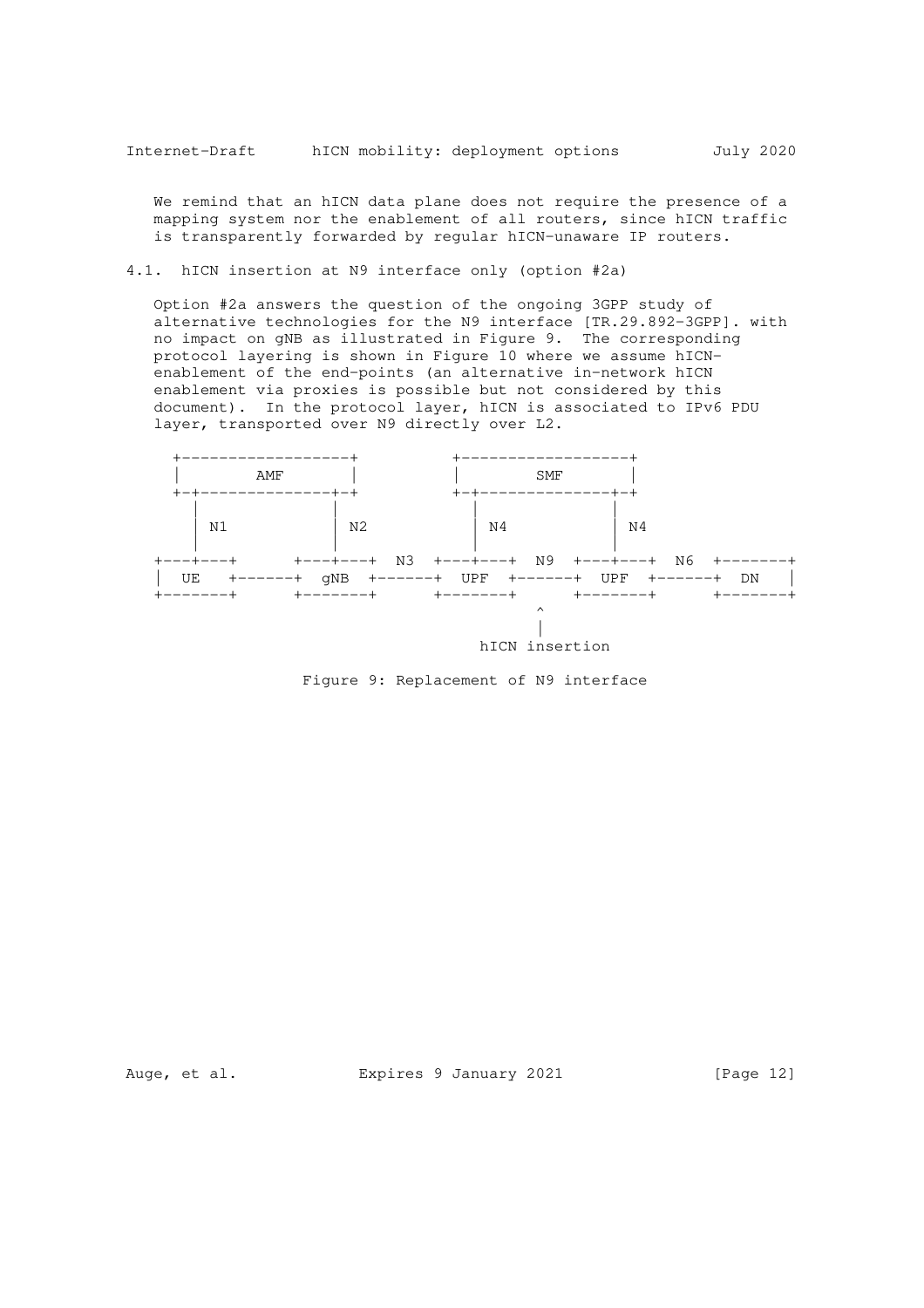

Figure 10: Replacement of N9 interface - Protocol layers \*Anchorless consumer and producer mobility\*

 Option #2a realizes a fully anchorless solution as the traffic does not need to go up to the anchor point in the core, nor to depend on the resolution performed by a mapping node. As illustrated in Figure 11, communication between two UEs can take place by forwarding traffic between their first UPFs, and thus avoids unnecessarily overload of links up to the core. In this way option #2a provides an effective traffic offloading and increased resiliency of network operations in the event of a failure that would disconnect the edge from the mobile core (e.g. disaster recovery scenario).

| +---+---+    +---+---+  N3 +-------+      |  |                |
|-------------------------------------------|--|----------------|
|                                           |  |                |
| +-------+    +-------+    +---+---+       |  |                |
|                                           |  | N9 hICN domain |
| $+$ ---+---+ $+$ +---+---+ $N3$ +-------+ |  |                |
|                                           |  |                |
| +-------+    +-------+    +---+---+       |  |                |

 Figure 11: Offloading of inter-UE communications \*Low state and signaling overhead\*

Auge, et al. Expires 9 January 2021 [Page 13]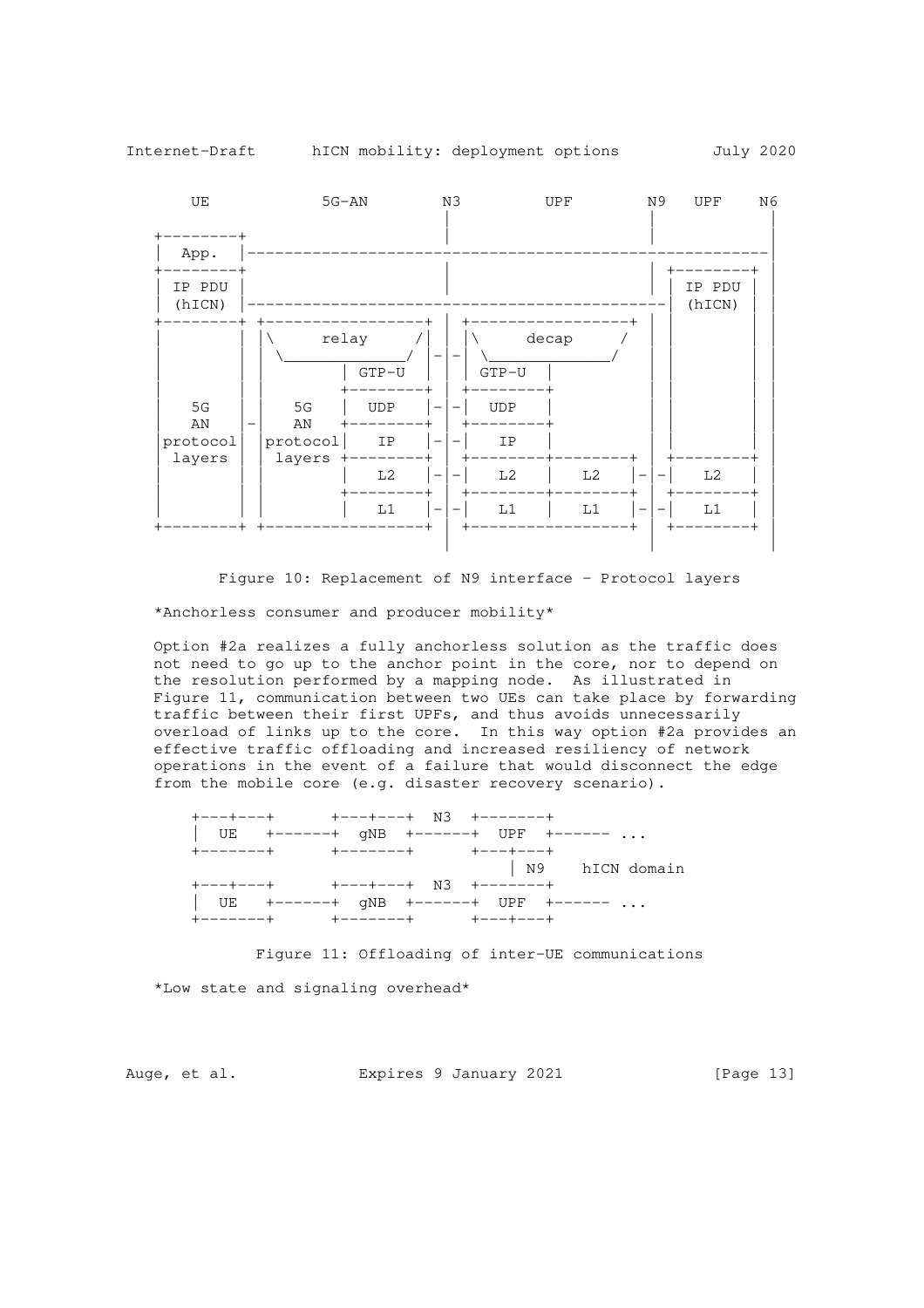Unlike traditional 3GPP GTP-based mobility management, hICN-AMM does not involve signaling/ additional state to be maintained to handle static consumers/producers or mobile consumers. Forwarding updates are required only in the event of producer mobility to guarantee real-time re-direction of consumer requests without triggering routing updates.

\*Dynamic forwarding strategies / UPF selection\*

 Dynamic selection of next hop or exit point is simplified by hICN-AMM as it can be performed locally based on names and/or name-based locally available information (e.g. measurements of congestion status or residual latency up to the first data source).

4.2. hICN deployment at both N9 and N3 interfaces (option #2b)

 Option #2b proposes to additionally remove GTP tunnels between the RAN and the first UPF (N3 interface). It is illustrated in Figure 12 and Figure 13.



Figure 12: Replacement of N3 and N9 interfaces

Auge, et al. Expires 9 January 2021 [Page 14]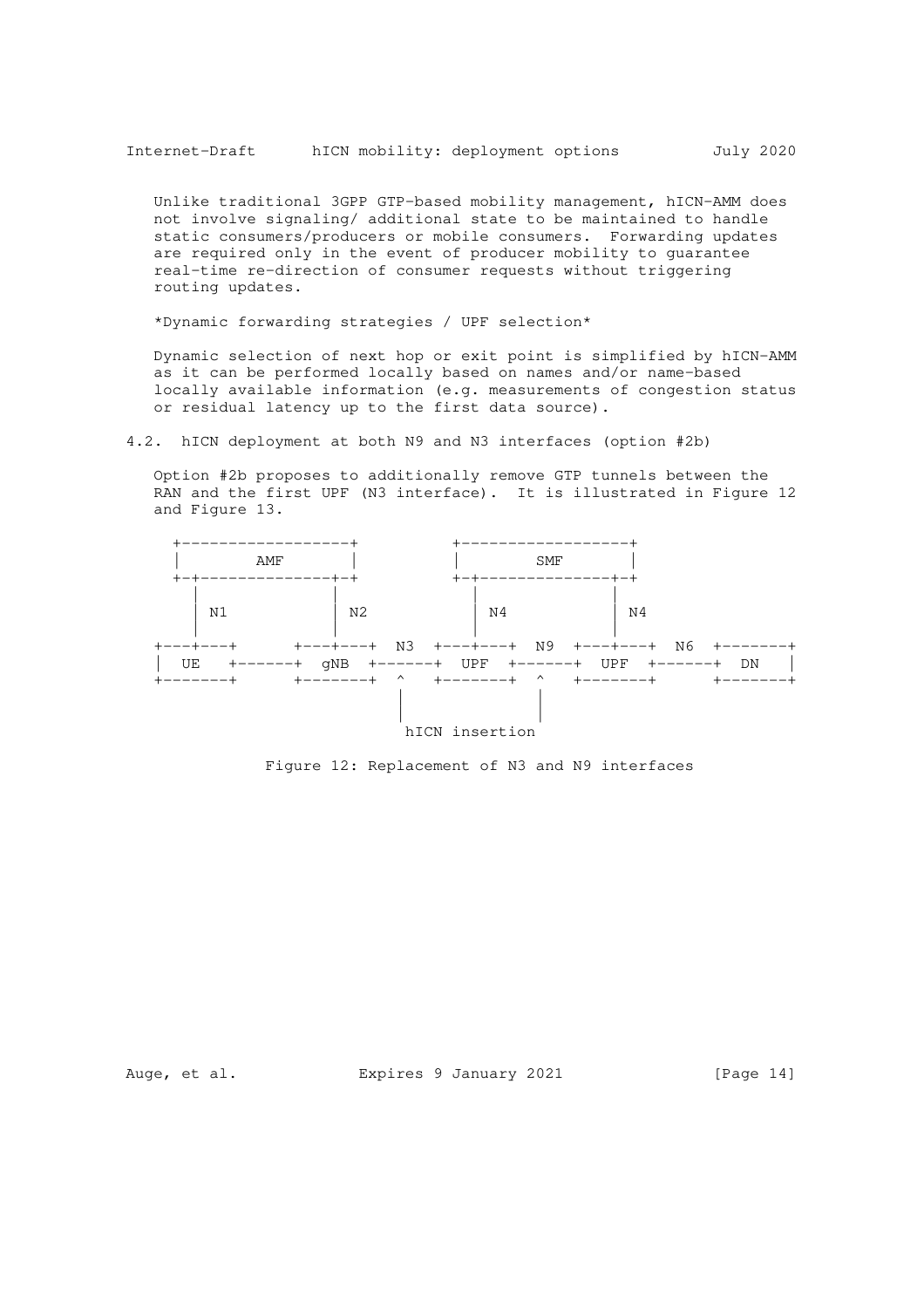| UE                               | $5G-AN$                                      |             | N3 |                            | UPF              | N <sub>9</sub>           | <b>UPF</b>       | N <sub>6</sub> |
|----------------------------------|----------------------------------------------|-------------|----|----------------------------|------------------|--------------------------|------------------|----------------|
| App.                             |                                              |             |    |                            |                  |                          |                  |                |
| IP PDU<br>(hICN)                 |                                              |             |    | IP PDU<br>(hICN)           | IP PDU<br>(hICN) |                          | IP PDU<br>(hICN) |                |
| $5G$<br>AN<br>protocol<br>layers | decap<br>5G<br>AN<br>-<br>protocol<br>layers |             |    |                            |                  |                          |                  |                |
|                                  |                                              | L2          |    | L2                         | $^{\rm L2}$      |                          | L2               |                |
|                                  |                                              | $^{\rm L1}$ |    | $^{\mbox{\scriptsize L1}}$ | L1               | $\overline{\phantom{m}}$ | L1               |                |
|                                  |                                              |             |    |                            |                  |                          |                  |                |

 Figure 13: Replacement of N3 and N9 interfaces : Protocol layers \*Full tunnel removal; No internetworking between N3 and N9\*

 A clear advantage is the elimination of all GTP tunnels and a similar specification of both N3 and N9 interfaces as recommended by 3GPP, so removing challenges of inter-networking between N3 and N9. Also, it leads to a flat and simpler architecture, allowing convergence with other non-3GPP accesses (and related management and monitoring tools).

\*State and signaling reduction\*

 A direct consequence is the extension to N3 of the property of hICN- AMM above described, namely the absence of signaling and additional state to be maintained to handle static consumers/producers or mobile consumers.

\*Dynamic first UPF selection\*

 Dynamic forwarding capabilities are extended to the selection of the first UPF, hence closer to the edge w.r.t. option #2a.

 The advantage can be significant in the case of dense deployments scenarios: here hICN-AMM makes possible to isolate the core network from local edge mobility (a design objective of 5G mobile

Auge, et al. Expires 9 January 2021 [Page 15]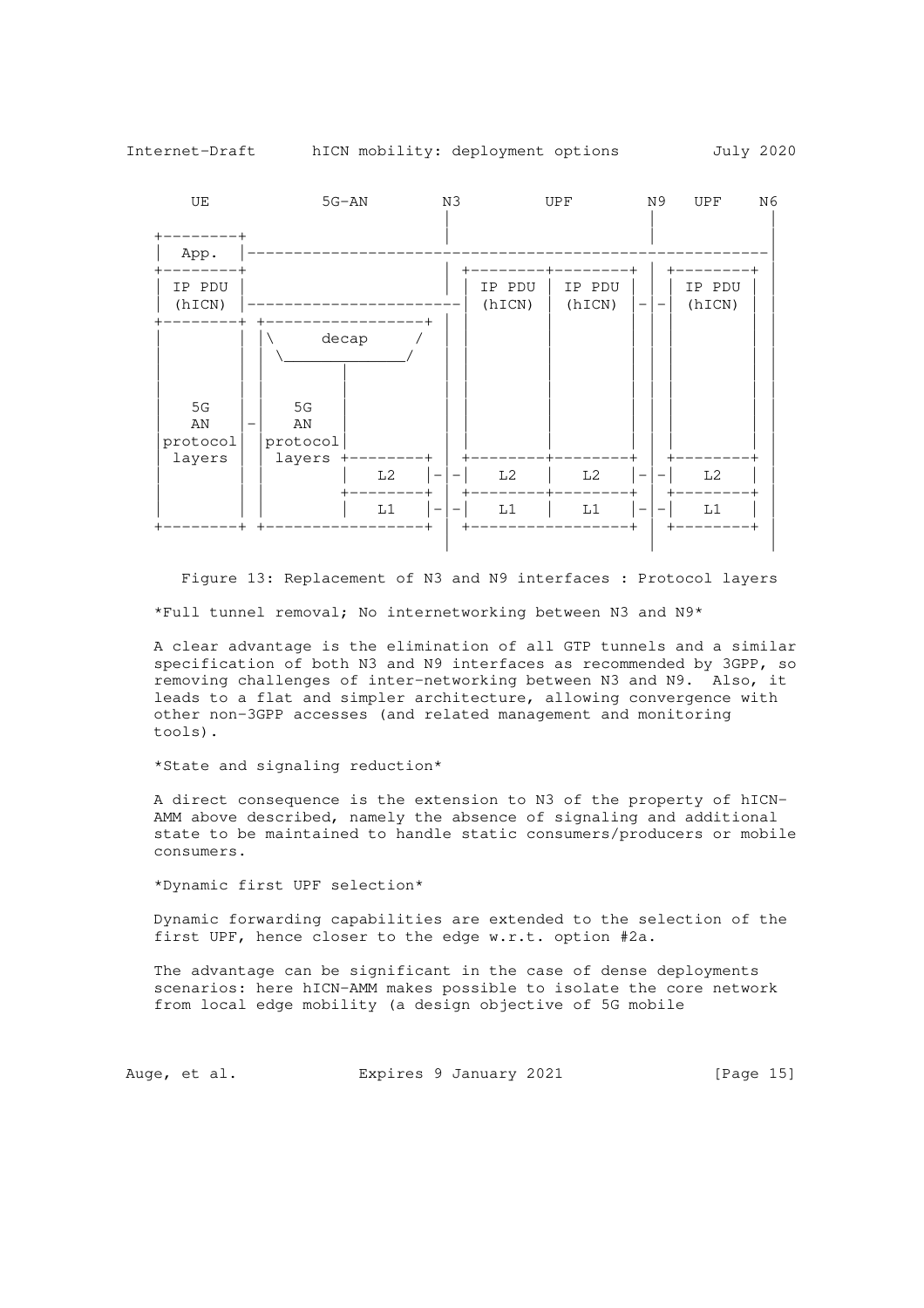architecture), while still permitting distributed selection of ingress UPFs, and load-balancing of traffic across them.

### 4.3. Control plane considerations

 By operating directly on router FIBs for mobility updates and for dynamic policy-based forwarding strategies etc., hICN inherits the simplicity of IP forwarding and can reuse legacy IP routing protocols to advertise/route ID prefixes. In this way it remains compatible with the exiting control plane architecture as proposed in the 3GPP standard, with no change required to N1, N2 or N4.

 hICN-AMM producer mobility management does not require SMF interaction, but could be implemented by means of SMF signaling, at the condition to follow the same procedure described for MAP-Me protocol in hICN-AMM. In the analysis of pros and cons of SMF interaction, it is worth noticing that the absence of SMF interaction might be beneficial in case of dense deployments or of failure of the central control entities (infrastructure-less communication scenarios) to empower distributed control of local mobility within an area.

### 5. Deployment considerations

 The benefits previously described can be obtained by an upgrade of only a few selected routers at the network edge. The design of hICN allows the rest of the infrastructure to remain unmodified, and to leverage existing management and monitoring tools.

#### 5.1. hICN in a slice

 The use of hICN does not impose any specific slicing of the network as the architecture uses regular IPv6 packets, and is designed to coexist with regular traffic. In that, hICN contrasts with previous approaches integrating ICN in IP networks by using separate slices and/or different PDU formats as reviewed in [I-D.irtf-icnrg-deployment-guidelines].

 Although not required, slicing can ease a transition of services towards hICN, and/or the coexistence of different mobility management solutions with hICN-AMM or of different hICN deployment options.

 An example use of slicing would be to create multiple slices for optimizing the delivery of services having different requirements such as a low-latency communication slice with hICN instances deployed very close to the edge, and a video delivery service with caches deployed in locations aggregating a sufficient number of users to be effective.

Auge, et al. Expires 9 January 2021 [Page 16]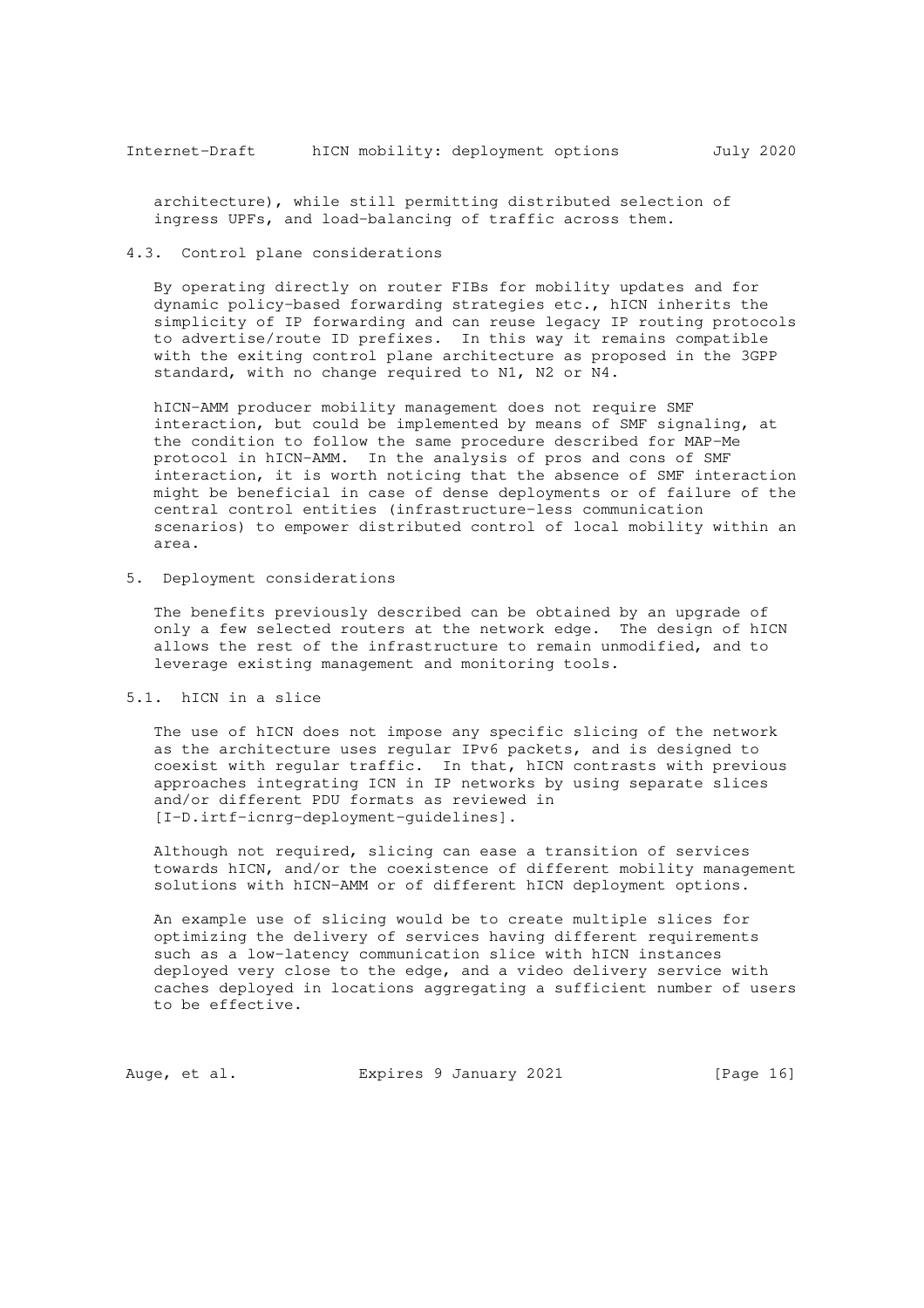## 5.2. End-to-end deployment

 Deployment of the hICN stack in the endpoints is the preferred insertion option and offers the full range of benefits. hICN client and network stacks are available through two reference implementations based on the CICN project [CICN]. They share the objective of smooth deployment in existing devices, and are fully user-space based.

 The first one is built on top of existing IP primitives and proposed as an application/library for all major OS vendors including iOS, Android, Linux, macOS and Windows. The second one targets high performance routers and servers, and leverages the VPP technology [VPP].

### 5.3. Network-contained deployment

 In case it is not possible to insert hICN stack at endpoints, an hICN deployment fully contained in the network can be envisaged through the deployment of proxies. An overview of different options implemented at the network, transport or application level is provided in [I-D.irtf-icnrg-deployment-guidelines]. An example would be the deployment of HTTP (or RTP) proxies (as made available through the CICN project) at the ingress and egress (resp. first and last UPFs), in order to benefit from content awareness in the network. Such configuration however reduces the flexibility and dynamic forwarding capabilities in endpoints. In particular, existing transport protocols have limited support for dynamically changing paths/discovered sources or network conditions.

 In such configuration, traffic that is not handled through hICN-AMM mechanisms can still benefit from the lower overhead and anchorless mobility capabilities coming from the removal of GTP tunnels, as well as dynamic forwarding capabilities that are inherent to the forwarding pipeline. This results from the ability to assign location-independent identifiers to endpoints even without the deployment of a full hICN stack. The advantages of removed identifier/location mapping and of a lightweight FIB update process are maintained. No encapsulation is required and packet headers are not modified, which may allow the network to have visibility of the source and/or destination identifiers.

Auge, et al. Expires 9 January 2021 [Page 17]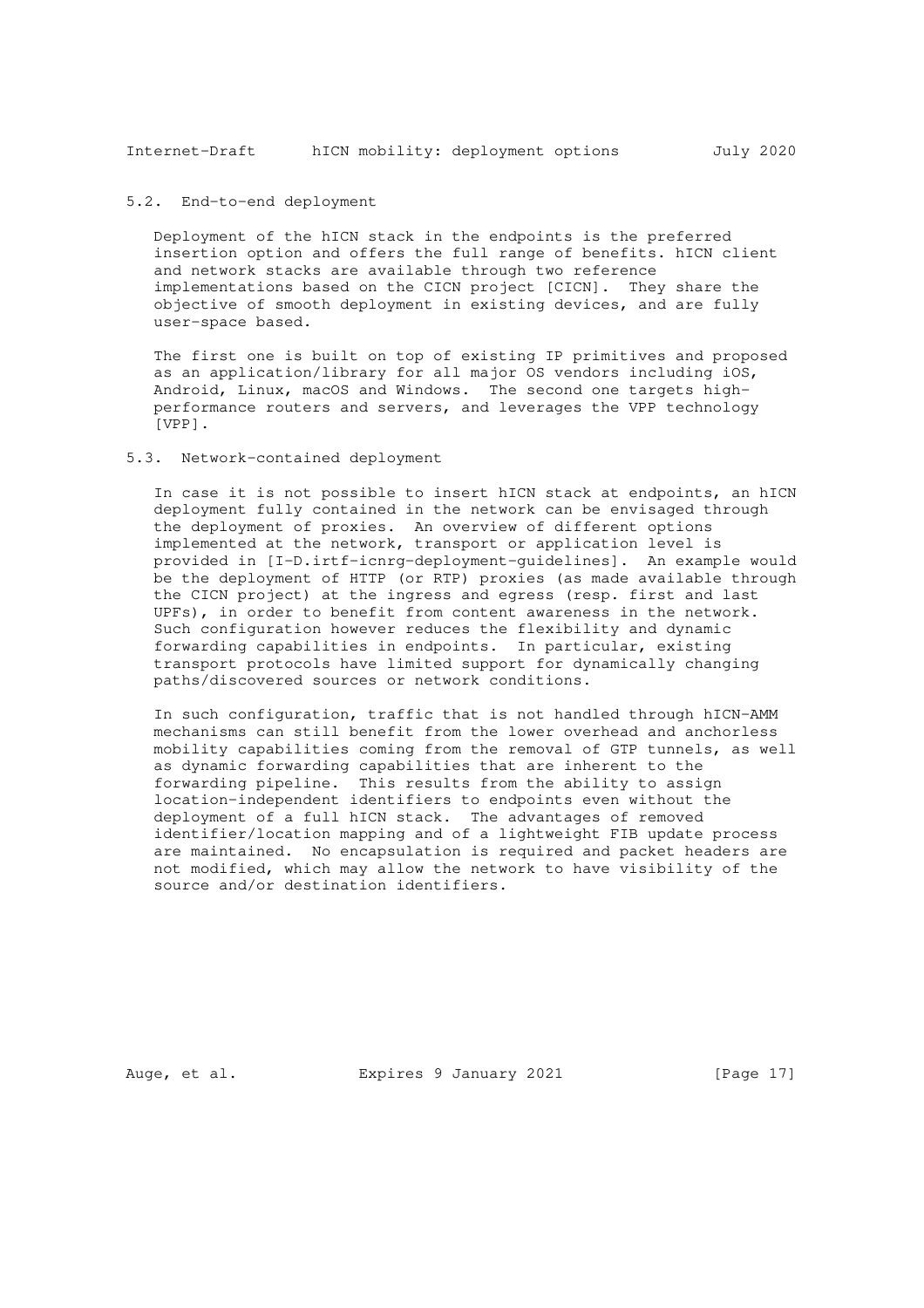5.4. Alternative data planes: joint hICN/SRv6 deployment

 hICN is designed to operate inside an IPv6 network by means of an enriched communication layer supporting ICN primitives. The targeted deployment of a few hICN-empowered nodes leads to the tradeoff between incremental deployment and benefits which are proportionally related to the degree of hICN penetration. The association of hICN with other data planes technologies is investigated as a possibility to overcome the above-mentioned tradeoff yielding to a selective, yet fully beneficial insertion of hICN in IP networks.

 To this aim, we focus on hICN insertion in a Segment Routing (SR) enhanced data plane, specifically considering SRv6 instantiation of SR [I-D.ietf-spring-segment-routing].

hICN/SRv6 combination inherits all SRv6 advantages presented in SR dedicated section of this document, namely "underlay" management (fast reroute, etc.), service chaining or fine-grained TE, for instance.

 In addition, it allows extending the reach of hICN on regular IP routers with SRv6 functionality. One realization being to create SRv6 domains in between hICN nodes. The hICN router (through forwarding strategies) would then act as a control plane for SRv6 by specifying the list of SIDs to insert in the packet.

 SRv6 forwarding of packets between hICN hops would permit to enforce dynamic per-application hICN forwarding strategies and their objectives (path steering, QoS, etc.), which would be otherwise not possible over not hICN-enabled IP network segments. It would also allow dynamic multi-path and load balancing in hICN-unaware IP network segments and enforcing the symmetry of the request/reply path for more accurate round trip delay measurements and rate/congestion control).

6. Summary

 hICN proposes a general purpose architecture that combines the benefits of a pure-ID (name-based) architecture with those of ICN.

 An hICN enabled network offers native offloading capabilities in virtue of the anchorless properties resulting from the pure-ID communication scheme. It does so without the need for a mapping system, and further requires no change in the 5G architecture nor in its control plane. The architecture will further leverage the incremental insertion of Information-Centric functionalities through proxies or direct insertion in user devices as the technology gets adopted and deployed.

Auge, et al. Expires 9 January 2021 [Page 18]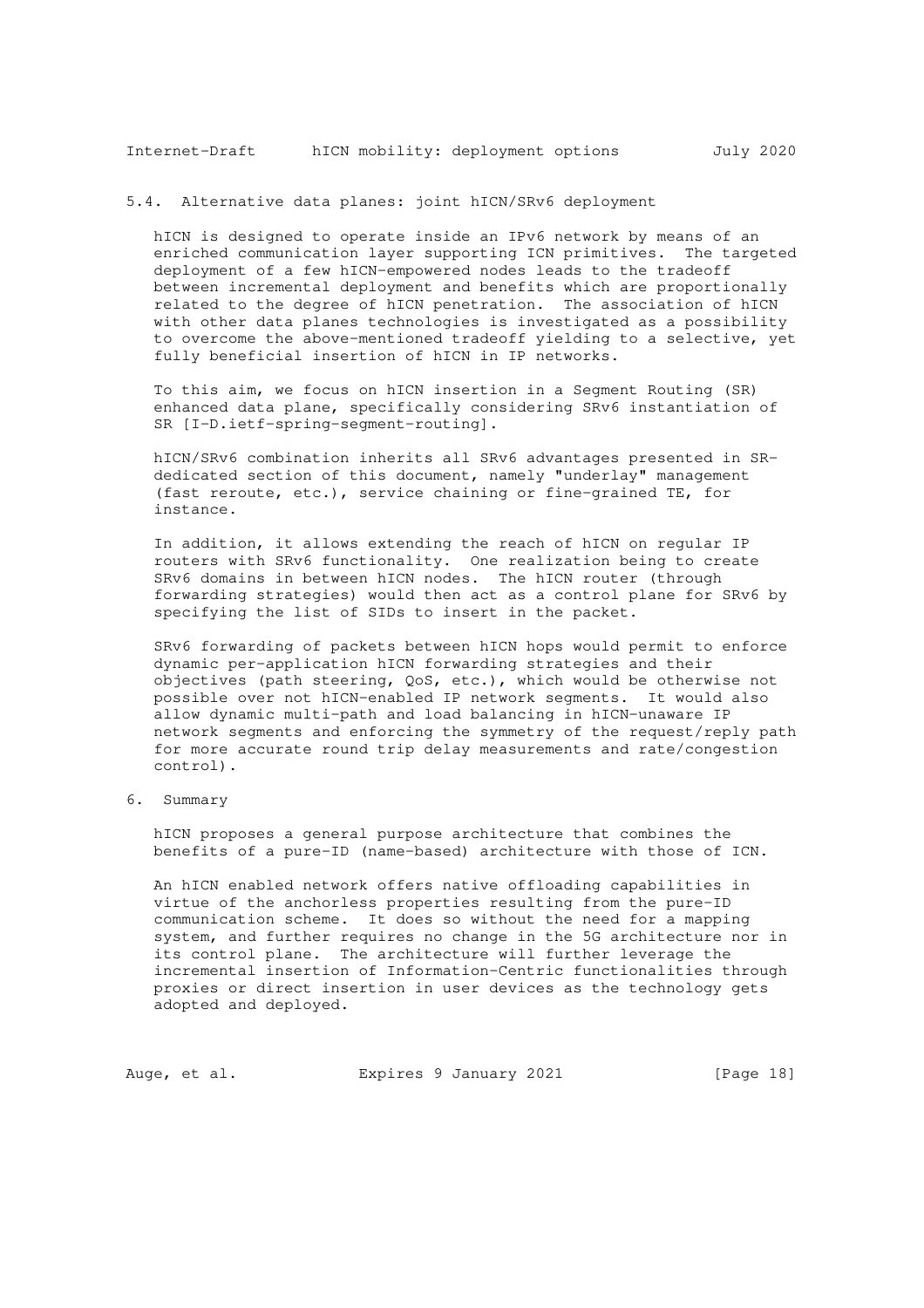While a full deployment is recommended to make efficient use of available network resources, it is still possible to opt for a partial or phased deployment, with the associated tradeoffs that we summarize in Figure 14.

 This table reviews the various insertion options in the 3GPP architecture earlier introduced - namely options #1a (MEC), #1b (UPF), #2a (N9) and #2b (N9/N3) -, assuming endpoints are hICN enabled. Various levels of hICN penetration are then considered : (UE) the UE is hICN-enabled, (proxy) hICN processing is available through proxies, (None) no hICN function, the traffic is purely forwarded using endpoint identifiers rather than content identifiers.

| hICN penetration:<br>Benefit:<br>Deployment option:                                                                                                                   | $1a 1b$                                                  | UE<br>$2a$ $2b$                                          | Proxy<br>2 <sub>b</sub>    | None<br>2 <sub>b</sub>                |
|-----------------------------------------------------------------------------------------------------------------------------------------------------------------------|----------------------------------------------------------|----------------------------------------------------------|----------------------------|---------------------------------------|
| Additional state for static cons.<br>Additional state for static prod.<br>Additional state for mobile cons.<br>Additional state for mobile prod.                      | Y<br>Y<br>Y<br>Y<br>Y<br>Y<br>Y<br>Y                     | Y<br>N<br>Y<br>N<br>Y<br>N<br>Y<br>N                     | N<br>N<br>N<br>N           | N<br>N<br>N<br>N                      |
| Signalization for static consumer<br>Signalization for static producer<br>Signalization for mobile consumer<br>Signalization for mobile producer                      | Y<br>Y<br>Y<br>Y<br>Y<br>Y<br>Y<br>Y                     | N<br>Ν<br>N<br>N<br>N<br>N<br>Y<br>Y                     | N<br>N<br>N<br>Y           | N<br>N<br>N<br>Υ                      |
| Removed tunnel/encap overhead<br>Preserve perf. of ongoing flows                                                                                                      | N<br>N<br>N<br>N                                         | Y<br>P<br>Y<br>Y                                         | Y<br>Y                     | Y<br>Y                                |
| Local offload<br>Anchorless for UP<br>Anchorless for CP<br>Dynamic egress UPF selection<br>Dynamic ingress UPF selection                                              | Ρ<br>N<br>N<br>N<br>N<br>N<br>N<br>N<br>N<br>N           | Y<br>Y<br>Y<br>Y<br>Y<br>Y<br>Y<br>Y<br>Y<br>N           | Y<br>Y<br>Y<br>Y<br>Y      | Y<br>Y<br>Y<br>Y<br>Y                 |
| Edge caching : low-latency<br>Edge caching : multicast<br>Seamless mobility across het. RAT<br>Multi-homing : bw aggregation<br>Multi-source<br>In-network assistance | Y<br>Y<br>Y<br>Y<br>Y<br>Y<br>Y<br>Y<br>Y<br>Y<br>Y<br>N | Y<br>Y<br>Y<br>Y<br>Y<br>Y<br>Y<br>Y<br>Y<br>Y<br>Y<br>Y | Ρ<br>Ρ<br>Y<br>Y<br>Y<br>P | N<br>N<br>P<br>$\mathsf{P}$<br>N<br>N |
| Integration with 3GPP CP                                                                                                                                              | N<br>Y                                                   | Y<br>Υ                                                   | Y                          | Y                                     |

LEGEND:  $(Y)$  Yes -  $(N)$  No -  $(P)$  Partial

Auge, et al. Expires 9 January 2021 [Page 19]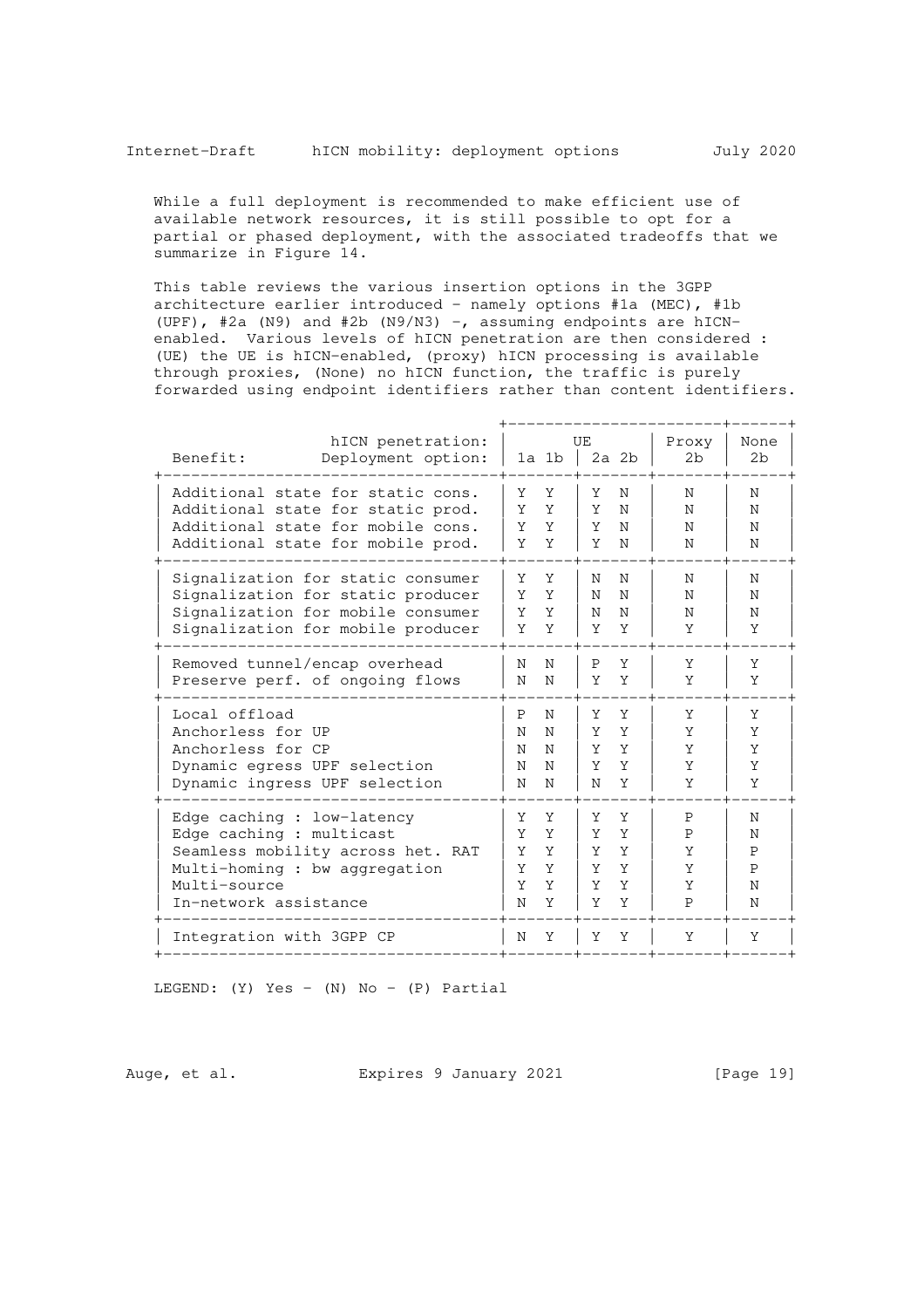#### Figure 14

#### 7. References

7.1. Normative References

 [RFC7476] Pentikousis, K., Ed., Ohlman, B., Corujo, D., Boggia, G., Tyson, G., Davies, E., Molinaro, A., and S. Eum, "Information-Centric Networking: Baseline Scenarios", RFC 7476, DOI 10.17487/RFC7476, March 2015, <https://www.rfc-editor.org/info/rfc7476>.

7.2. Informative References

[CICN] io, Linux Foundation fd., "CICN project", 2018.

[I-D.auge-dmm-hicn-mobility]

 Auge, J., Carofiglio, G., Muscariello, L., and M. Papalini, "Anchorless mobility through hICN", Work in Progress, Internet-Draft, draft-auge-dmm-hicn-mobility-03, 6 January 2020, <http://www.ietf.org/internet-drafts/ draft-auge-dmm-hicn-mobility-03.txt>.

[I-D.homma-dmm-5gs-id-loc-coexistence]

 Homma, S., Kawakami, K., Akhavain, A., Rodriguez-Natal, A., and R. Shekhar, "Co-existence of 3GPP 5GS and Identifier-Locator Separation Architecture", Work in Progress, Internet-Draft, draft-homma-dmm-5gs-id-loc coexistence-03, 23 April 2019, <http://www.ietf.org/ internet-drafts/draft-homma-dmm-5gs-id-loc-coexistence- 03.txt>.

 [I-D.ietf-spring-segment-routing] Filsfils, C., Previdi, S., Ginsberg, L., Decraene, B., Litkowski, S., and R. Shakir, "Segment Routing Architecture", Work in Progress, Internet-Draft, draft ietf-spring-segment-routing-15, 25 January 2018, <http://www.ietf.org/internet-drafts/draft-ietf-spring segment-routing-15.txt>.

 [I-D.irtf-icnrg-deployment-guidelines] Rahman, A., Trossen, D., Kutscher, D., and R. Ravindran, "Deployment Considerations for Information-Centric Networking (ICN)", Work in Progress, Internet-Draft, draft-irtf-icnrg-deployment-guidelines-07, 3 September 2019, <http://www.ietf.org/internet-drafts/draft-irtf icnrg-deployment-guidelines-07.txt>.

Auge, et al. Expires 9 January 2021 [Page 20]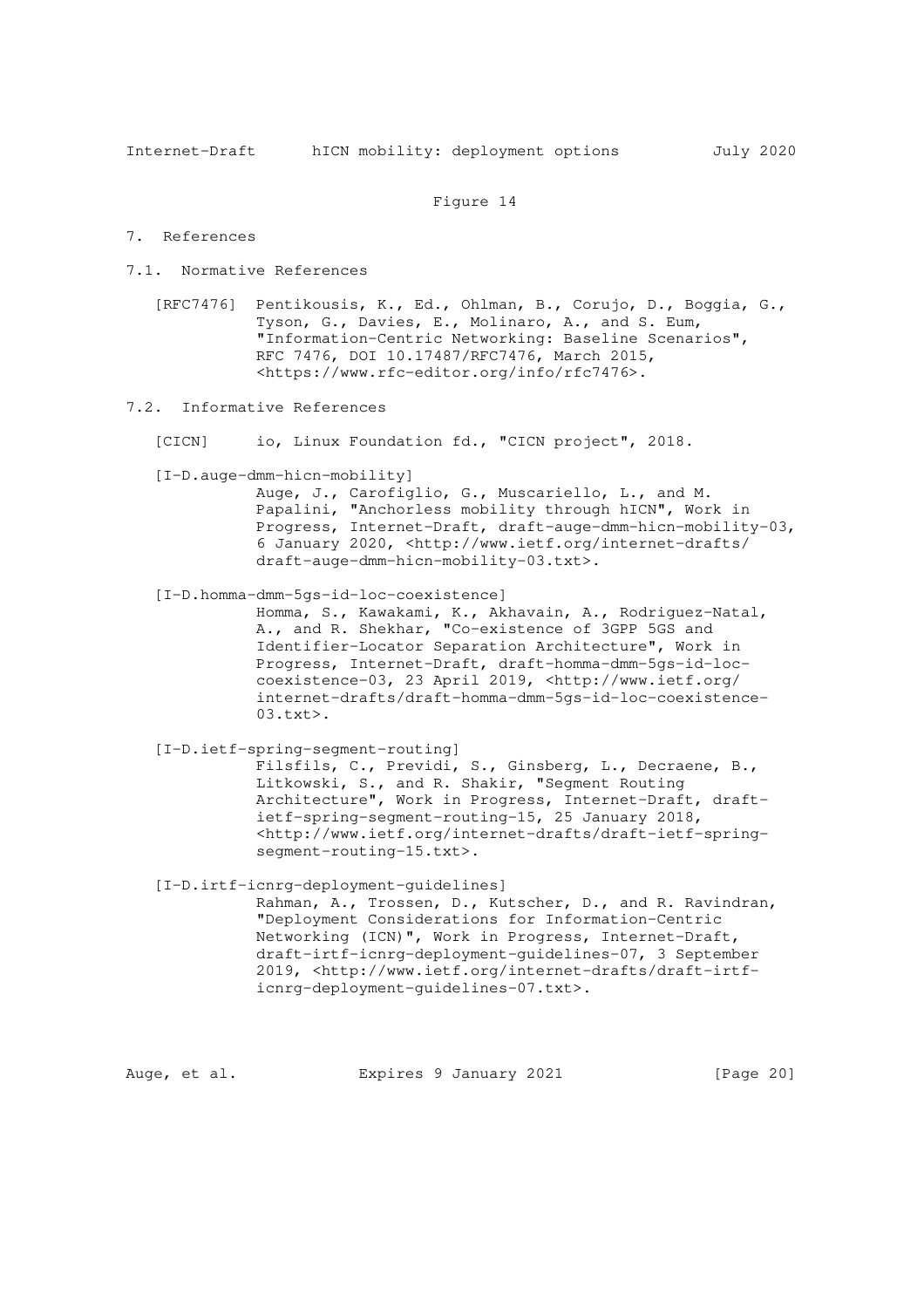[I-D.muscariello-intarea-hicn]

 Muscariello, L., Carofiglio, G., Auge, J., Papalini, M., and M. Sardara, "Hybrid Information-Centric Networking", Work in Progress, Internet-Draft, draft-muscariello intarea-hicn-04, 20 May 2020, <http://www.ietf.org/ internet-drafts/draft-muscariello-intarea-hicn-04.txt>.

- [TR.29.892-3GPP] 3rd Generation Partnership Project (3GPP), "Study on User Plane Protocol in 5GC, 3GPP TR 29.892 (study item)", 2017.
- [TS.23.501-3GPP] 3rd Generation Partnership Project (3GPP), "System Architecture for 5G System; Stage 2, 3GPP TS 23.501 v2.0.1", December 2017.
- [VPP] io (Linux Foundation), FD., "Vector Packet Processing (VPP)", url https://wiki.fd.io/view/VPP, n.d..
- [WLDR] Carofiglio, G., Muscariello, L., Papalini, M., Rozhnova, N., and X. Zeng, "Leveraging ICN In-network Control for Loss Detection and Recovery in Wireless Mobile networks", DOI 10.1145/2984356.2984361, Proceedings of the 2016 conference on 3rd ACM Conference on Information-Centric Networking - ACM-ICN '16, 2016, <https://doi.org/10.1145/2984356.2984361>.

Authors' Addresses

 Jordan Auge Cisco Systems 11, rue Camille Desmoulins 92130 Issy-les-Moulineaux France

Email: augjorda@cisco.com

 Giovanna Carofiglio Cisco Systems 11, rue Camille Desmoulins 92130 Issy-les-Moulineaux France

Email: gcarofig@cisco.com

Auge, et al. Expires 9 January 2021 [Page 21]